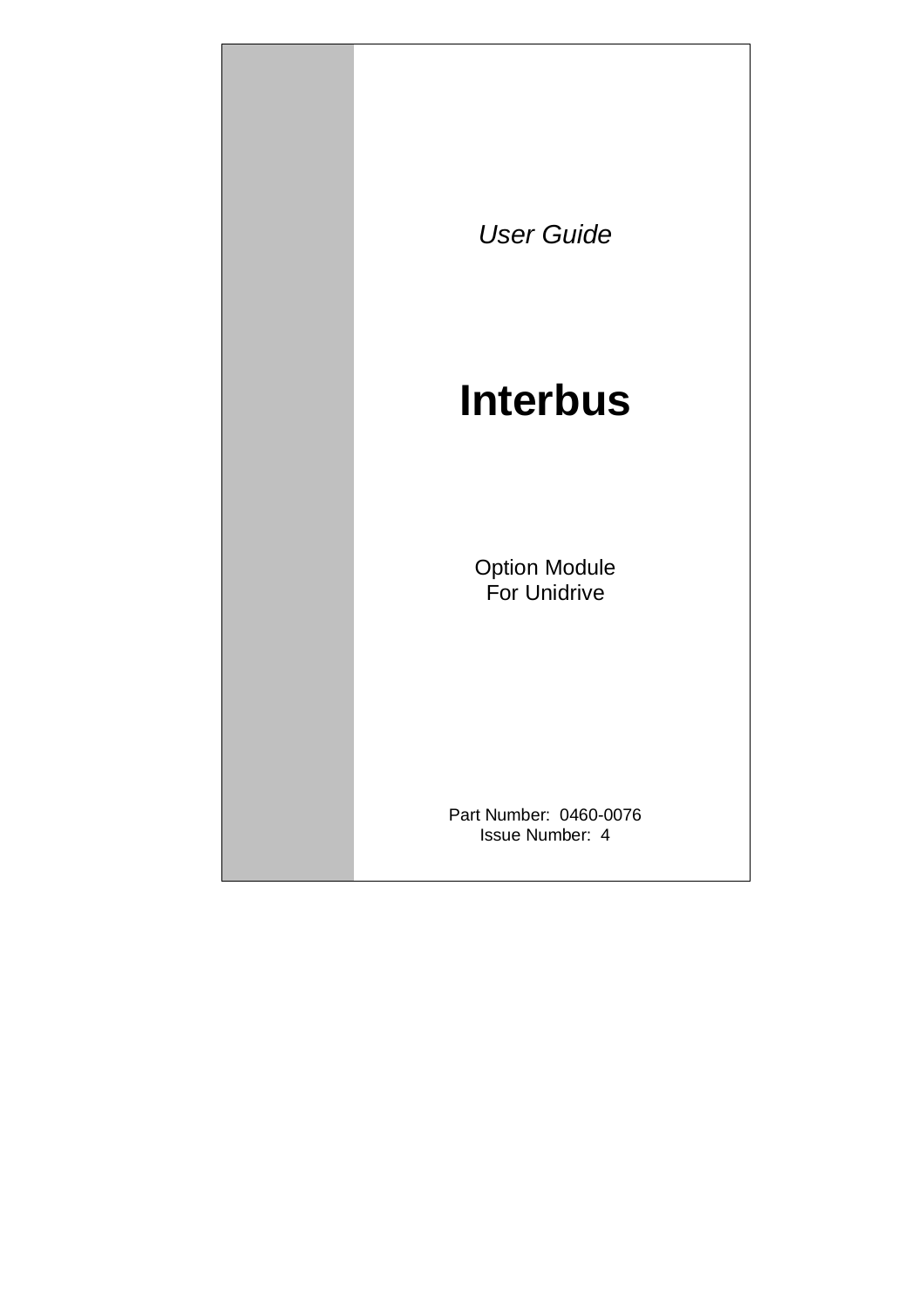

Persons supervising and performing the electrical installation or maintenance of a Drive and/or an external Option Unit must be suitably qualified and competent in these duties. They should be given the opportunity to study and if necessary to discuss this User Guide before work is started.

The voltages present in the Drive and external Option Units are capable of inflicting a severe electric shock and may be lethal. The Stop function of the Drive does not remove dangerous voltages from the terminals of the Drive and external Option Unit. Mains supplies should be removed before any servicing work is performed.

The installation instructions should be adhered to. Any questions or doubt should be referred to the supplier of the equipment. It is the responsibility of the owner or user to ensure that the installation of the Drive and external Option Unit, and the way in which they are operated and maintained complies with the requirements of the Health and Safety at Work Act in the United Kingdom and applicable legislation and regulations and codes of practice in the UK or elsewhere.

The Drive software may incorporate an optional Auto-start facility. In order to prevent the risk of injury to personnel working on or near the motor or its driven equipment and to prevent potential damage to equipment, users and operators, all necessary precautions must be taken if operating the Drive in this mode.

The Stop and Start inputs of the Drive should not be relied upon to ensure safety of personnel. If a safety hazard could exist from unexpected starting of the Drive, an interlock should be installed to prevent the motor being inadvertently started.

#### **GENERAL INFORMATION**

The manufacturer accepts no liability for any consequences resulting from inappropriate, negligent or incorrect installation or adjustment of the optional operating parameters of the equipment or from mismatching the Drive with the motor.

The contents of this User Guide are believed to be correct at the time of printing. In the interests of a commitment to a policy of continuous development and improvement, the manufacturer reserves the right to change the specification of the product or its performance, or the contents of the User Guide, without notice.

All rights reserved. No part of this User Guide may be reproduced or transmitted in any form or by any means, electrical or mechanical including photocopying, recording or by any information storage or retrieval system, without permission in writing from the publisher.

| <b>Copyright</b>       | C January 2001 Control Techniques SSPD |
|------------------------|----------------------------------------|
| <b>Author</b>          | Paul Bennett                           |
| <b>Issue Code</b>      | Issue 4                                |
| <b>System File</b>     |                                        |
| Hardware (UDxx)        |                                        |
| <b>Firmware (UDxx)</b> |                                        |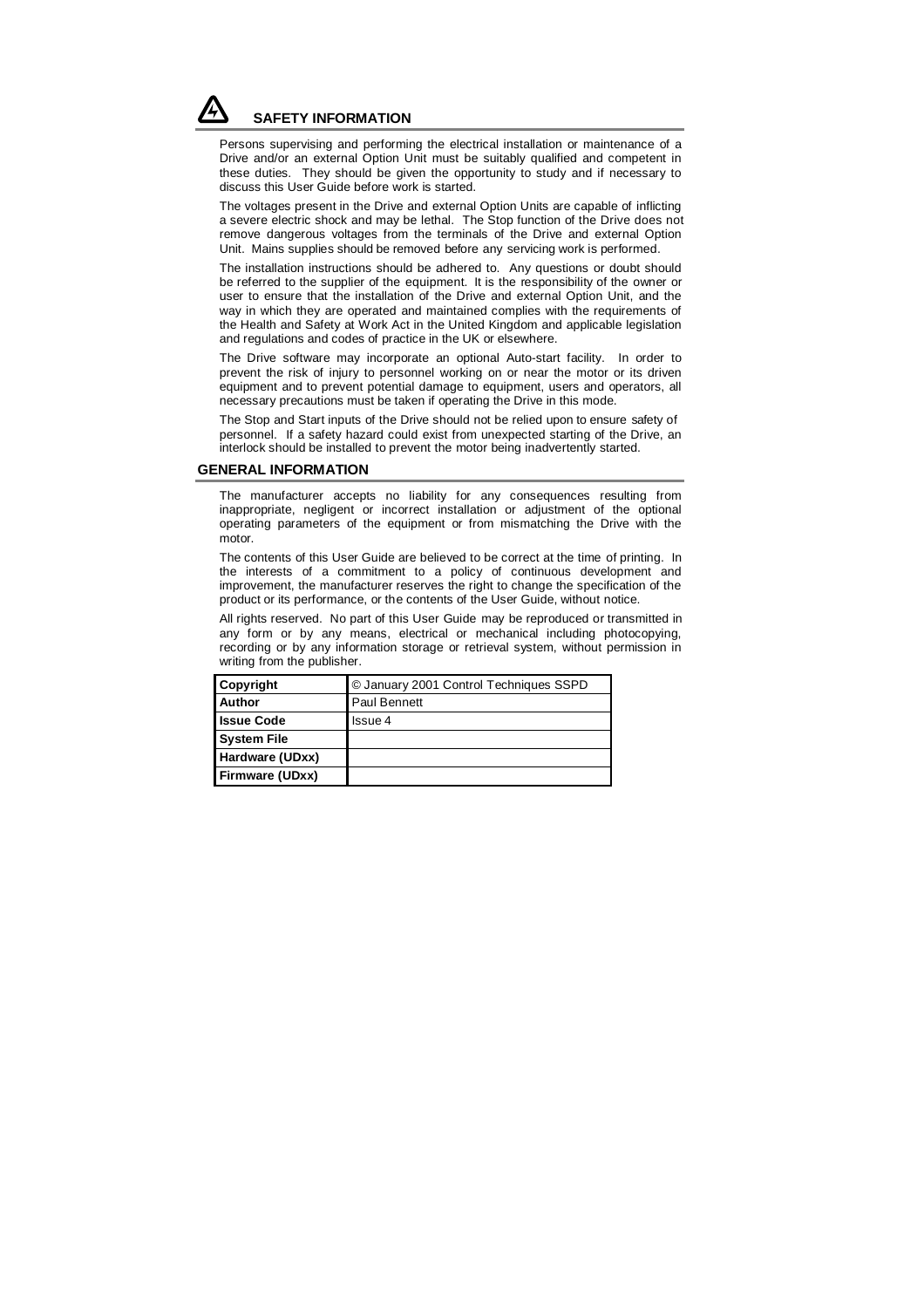# **Contents**

| 1 |                | <b>Introduction</b>                                                                        | 5        |  |
|---|----------------|--------------------------------------------------------------------------------------------|----------|--|
|   | 1.1            | Interbus Interface for Unidrive                                                            | 5        |  |
|   | 1.2            | <b>Product Conformance Certification</b>                                                   | 5        |  |
|   | 1.3            | Overview Specification                                                                     | 5        |  |
| 2 |                | <b>Mechanical Installation</b>                                                             | 6        |  |
|   | 2.1            | Unidrive                                                                                   | 6        |  |
| 3 |                | <b>Electrical Installation</b>                                                             | 7        |  |
|   | 3.1            | <b>Interbus Connectors</b>                                                                 | 7        |  |
|   | 3.2            | Interbus Connections                                                                       | 8        |  |
|   | 3.3            | Interbus Cable                                                                             | 8        |  |
|   | 3.4            | Interbus Cable Screen Connections                                                          | 9        |  |
|   | 3.5<br>3.6     | <b>Interbus Network Termination</b>                                                        | 9<br>9   |  |
|   |                | Maximum Network Length                                                                     |          |  |
| 4 |                | <b>Getting Started</b>                                                                     | 10       |  |
|   | 4.1            | <b>Basic Communications Quick Start</b>                                                    | 10       |  |
|   | 4.2<br>4.3     | Interbus Node Address<br>Interbus Data Rate                                                | 10<br>10 |  |
|   | 4.4            | Data Format                                                                                | 11       |  |
|   | 4.5            | <b>Network Status</b>                                                                      | 11       |  |
|   | 4.6            | Network Loss Trip                                                                          | 11       |  |
|   | 4.7            | Initialising Set-up Changes                                                                | 12       |  |
| 5 |                | <b>Cyclic Data</b>                                                                         | 13       |  |
|   |                |                                                                                            |          |  |
|   | 5.1            | What is Cyclic Data?                                                                       | 13       |  |
|   | 5.2            | Interbus Data Format                                                                       | 13       |  |
|   | 5.2.1          | PCP V2.0 Non-Cyclic Data with 3 Cyclic Words                                               | 13       |  |
|   | 5.3            | Internal 32-Bit Parameters on UD70                                                         | 14       |  |
|   | 5.4            | <b>Storing Parameters</b>                                                                  | 15       |  |
|   | 5.4.1<br>5.4.2 | Saving Unidrive Parameters (Menu 1 to 19)<br>Saving UD70 Parameters (Menu 20 and Internal) | 15<br>15 |  |
|   | 5.5            | <b>Mapping Conflicts</b>                                                                   | 16       |  |
|   | 5.5.1          | <b>Control Word Mapping Conflicts</b>                                                      | 16       |  |
|   | 5.6            | Fieldbus Control Word for Unidrive                                                         | 17       |  |
|   | 5.7<br>5.8     | <b>Fieldbus Status Word for Unidrive</b>                                                   | 19<br>20 |  |
|   |                | Disabling Cyclic Data Channels                                                             | 21       |  |
| 6 |                | <b>Non Cyclic Data</b>                                                                     |          |  |
|   | 6.1<br>6.1.1   | <b>PCP V2.0</b>                                                                            | 22<br>22 |  |
|   | 6.1.2          | <b>WRITE Object</b><br><b>READ Object</b>                                                  | 22       |  |
|   | 6.1.3          | <b>STATUS Object</b>                                                                       | 23       |  |
|   | 6.1.4<br>6.1.5 | Reading parameters using PCP<br>Writing parameters using PCP                               | 24<br>25 |  |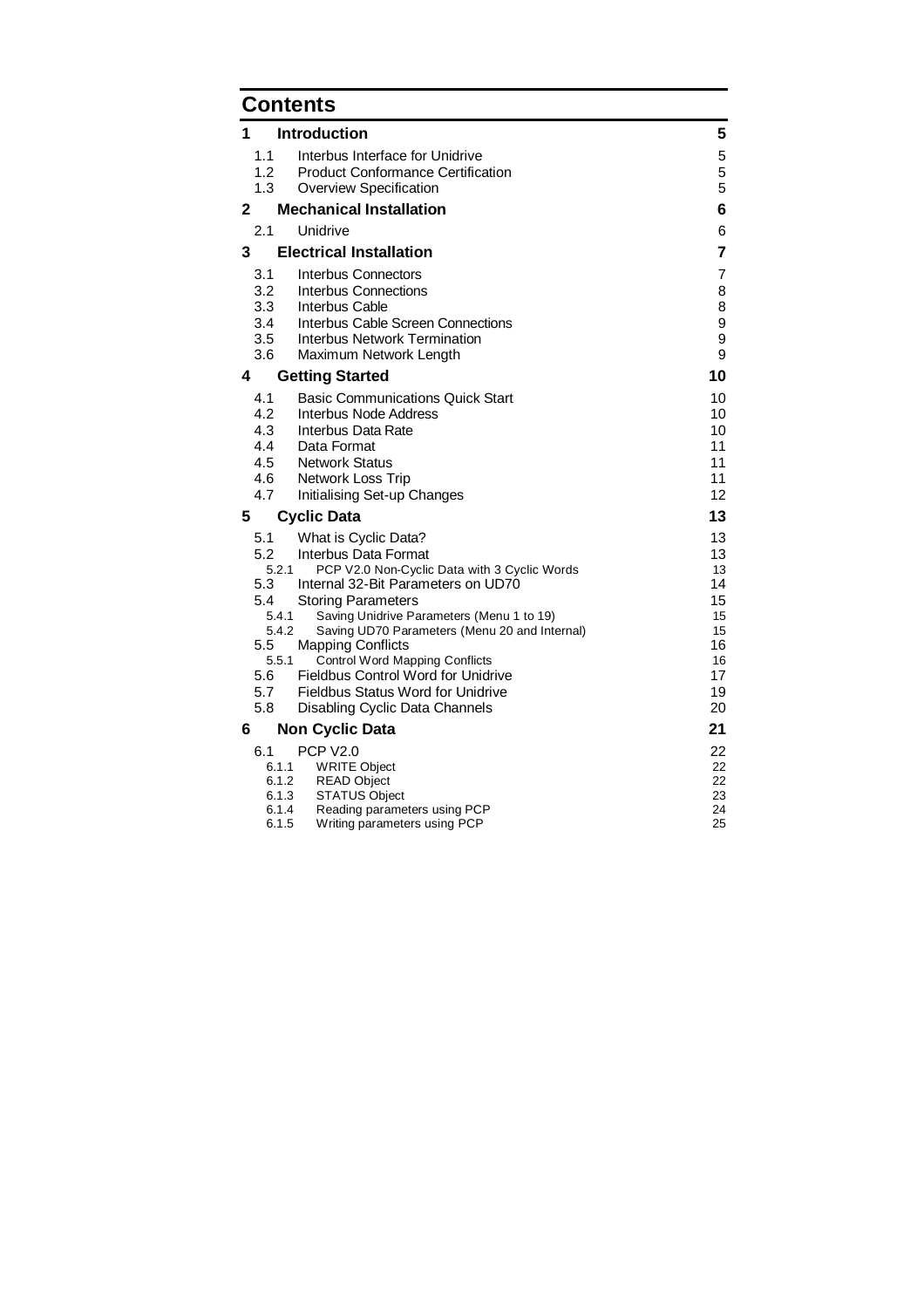| 6.2          | Interbus Set-up using Non-Cyclic Data                   | 26       |
|--------------|---------------------------------------------------------|----------|
| 7            | <b>Interbus CMD Tool Support Files</b>                  | 27       |
| 7.1<br>7.2   | Interbus CMD Tool<br>Interbus Data Formats              | 27<br>27 |
| 8            | <b>Diagnostics</b>                                      | 28       |
| 8.1          | Fieldbus Code                                           | 28       |
| 8.2          | <b>Firmware Version</b>                                 | 28       |
| 8.3          | <b>System File</b>                                      | 29       |
| 8.4          | Node Address                                            | 29       |
| 8.5          | Network Data Rate                                       | 29       |
| 8.6<br>8.7   | <b>Network Status</b><br>Diagnostic LEDs                | 29<br>30 |
| 8.8          | No Data Transfer                                        | 30       |
| 8.9          | Unidrive Trip Codes                                     | 31       |
|              |                                                         |          |
| 9            | <b>Advanced Features</b>                                | 32       |
| 9.1          | Network Loss Trip                                       | 32       |
| 9.2          | Unidrive Sequencing Mode 3                              | 33       |
| 9.3          | Drive Reset Using The Interbus Network                  | 34       |
| 9.3.1        | <b>Reset Without DPL Code</b>                           | 34       |
| 9.3.2        | <b>Reset Using PCP Communications</b>                   | 35       |
| 9.3.3<br>9.4 | Reset Using DPL Code<br>Non-Cyclic Parameter Store      | 35<br>35 |
| 9.5          | EVENT Task Trigger on UD70                              | 36       |
| 10           | <b>Quick Reference</b>                                  | 37       |
| 10.1         | Complete Parameter Reference                            | 37       |
|              | 10.2 Interbus Data Formats                              | 37       |
|              | 10.3 Fieldbus Control Word                              | 38       |
| 10.5         | 10.4 Fieldbus Status Word<br><b>Unidrive Trip Codes</b> | 39<br>40 |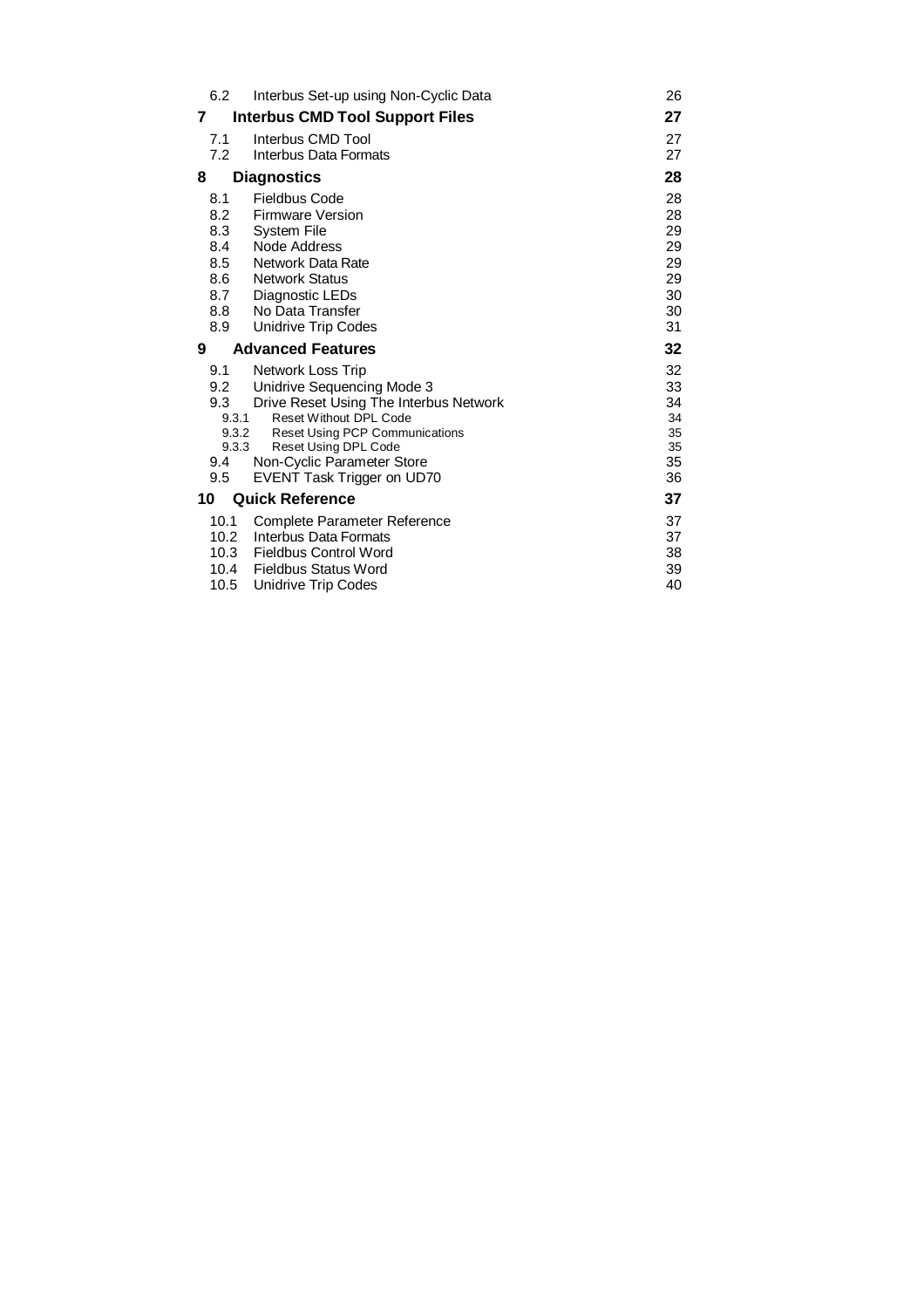#### **NOTE**

**Unidrive parameters are denoted in this manual by "#MM.PP", where MM refers to the menu number, and PP refers to the parameter number within that menu. Please refer to the Unidrive manual for a full list of parameter definitions.** 

### **1.1 Interbus Interface for Unidrive**

The Unidrive Interbus interface is supplied as an option module, with the Interbus using a UD70 as the host. The UD70 does not lose any functionality when the Interbus interface is fitted. The data rate for Interbus networks is currently fixed at 500 Kbits/sec.

The Unidrive supplies all power requirements for the Unidrive Interbus interface. There is no provision for a back-up +24V power supply.

## **1.2 Product Conformance Certification**

The Unidrive Interbus interface (with V3.00.00 firmware) was submitted to the Interbus Club for conformance testing. All tests were successful, and the Interbus Club awarded full Interbus Conformance Certification. (Certificate No. 197)

#### **NOTE**

**Unidrive Interbus interfaces fitted with V2.03.00 firmware or earlier do NOT have Product Conformance Certification.** 

## **1.3 Overview Specification**

- Three 16 bit input/output words, all can be mapped to or from Unidrive parameters
- Three 16 bit input/output words
- PCP V2.0 non-cyclic communications supported

Issue Number: 4 **5**

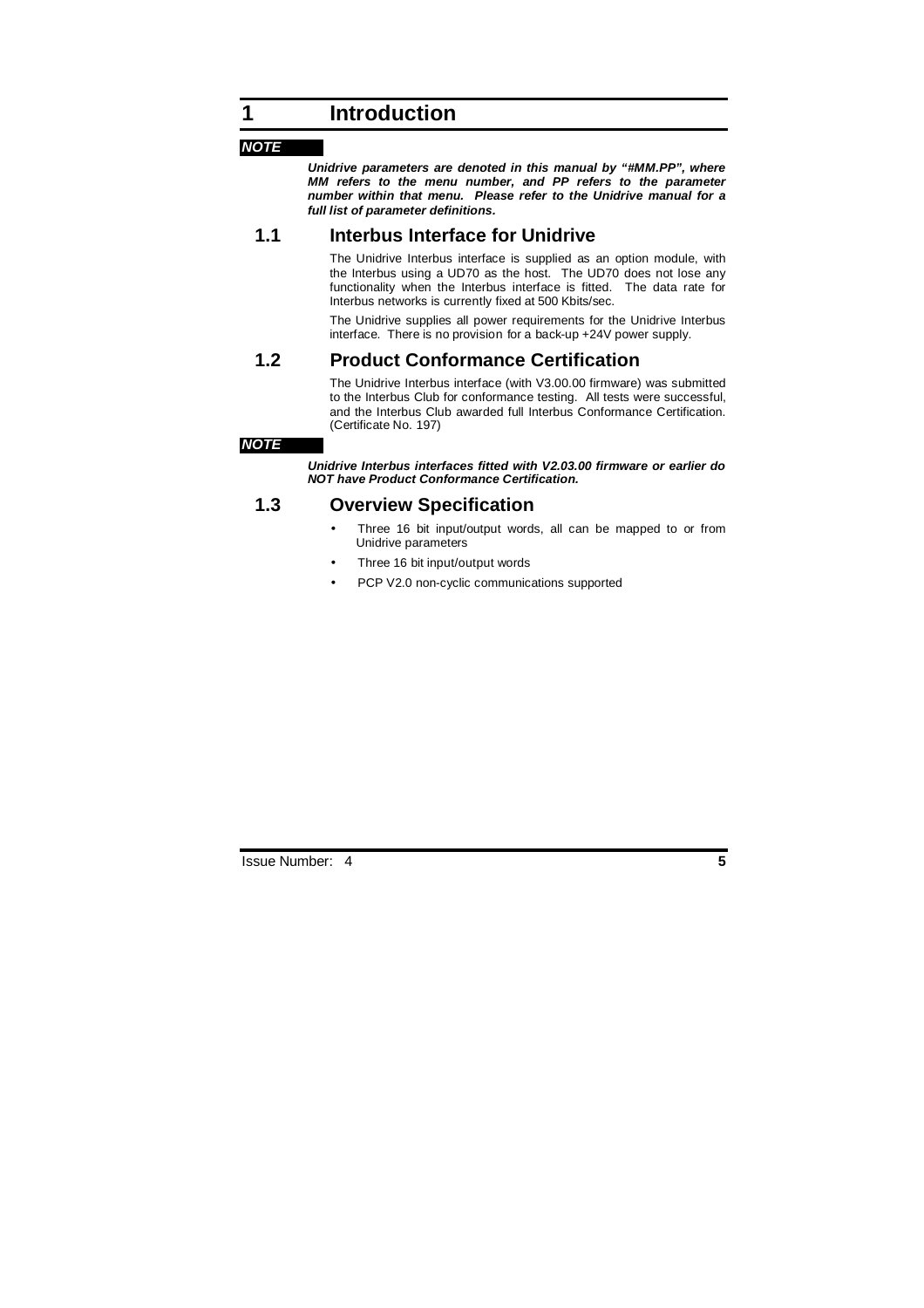# **2 Mechanical Installation**



**The Unidrive must be disconnected from the mains supply before installing or removing an option module.** 

## **2.1 Unidrive**

1. Slide the option module into the Unidrive.



2. Push the option module into the Unidrive until it clicks into place.

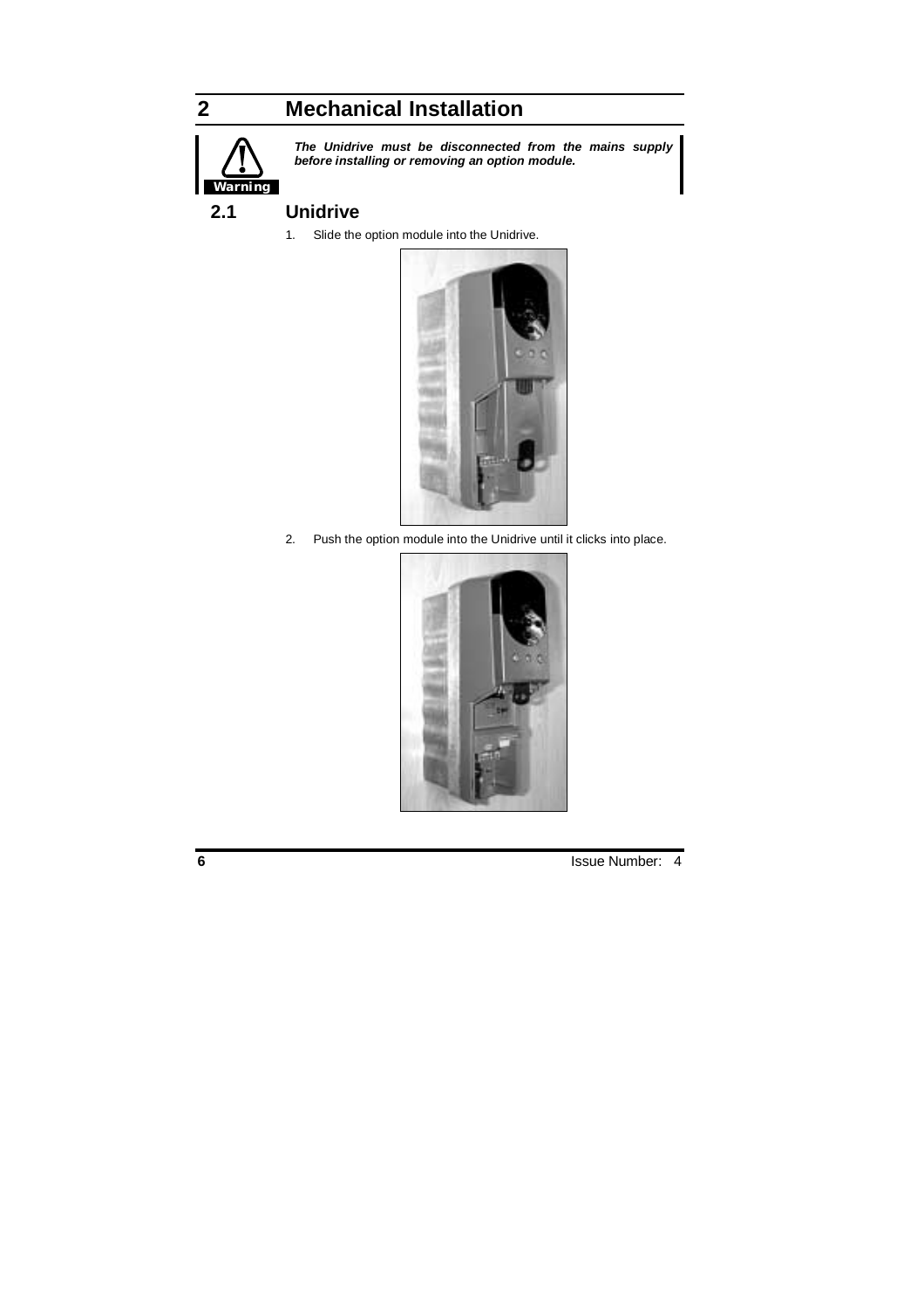# **3 Electrical Installation**

## **3.1 Interbus Connectors**

The Unidrive Interbus Interface has two 9-way D-type connectors to connect to the Interbus network. Connector A is the Remote Bus IN plug and connector B is the Remote Bus OUT socket. Connectors C and D are RS232 Programming Port(C) and the general-purpose RS485 Port (D) of the UD70.



The pin connections for the Interbus Remote Bus IN and OUT connectors are given in the table below. 0V ISO is completely isolated from 0V COM.

| <b>Terminal</b> | <b>Function</b>  | <b>Description</b>                       |  |  |
|-----------------|------------------|------------------------------------------|--|--|
| A6              | /DO1             | Negative Data IN line, connect to /DO2   |  |  |
| A1              | DO <sub>1</sub>  | Positive Data IN line, connect to DO2    |  |  |
| A7              | /DI1             | Negative Data OUT line, connect to /DI2  |  |  |
| A2              | DI1              | Positive Data OUT line, connect to DI2   |  |  |
| A3              | OV ISO           | 0V Isolated                              |  |  |
| A Shell         | Screen           | Remote Bus IN cable screen connection    |  |  |
| B6              | /DO <sub>2</sub> | Negative Data OUT line, connect to /DO1  |  |  |
| <b>B1</b>       | DO <sub>2</sub>  | Positive Data OUT line, connect to DO1   |  |  |
| B7              | /DI <sub>2</sub> | Negative Data IN line, connect to /DI1   |  |  |
| <b>B2</b>       | DI <sub>2</sub>  | Positive Data IN line, connect to DI1    |  |  |
| B3              | 0V COM           | 0V Common, internally linked to Drive 0V |  |  |
| <b>B5</b>       | <b>RBST</b>      | Remote Bus OUT Enable                    |  |  |
| B <sub>9</sub>  | $+5V$            | +5V Comms                                |  |  |
| <b>B</b> Shell  | Screen           | Remote Bus OUT cable screen connection   |  |  |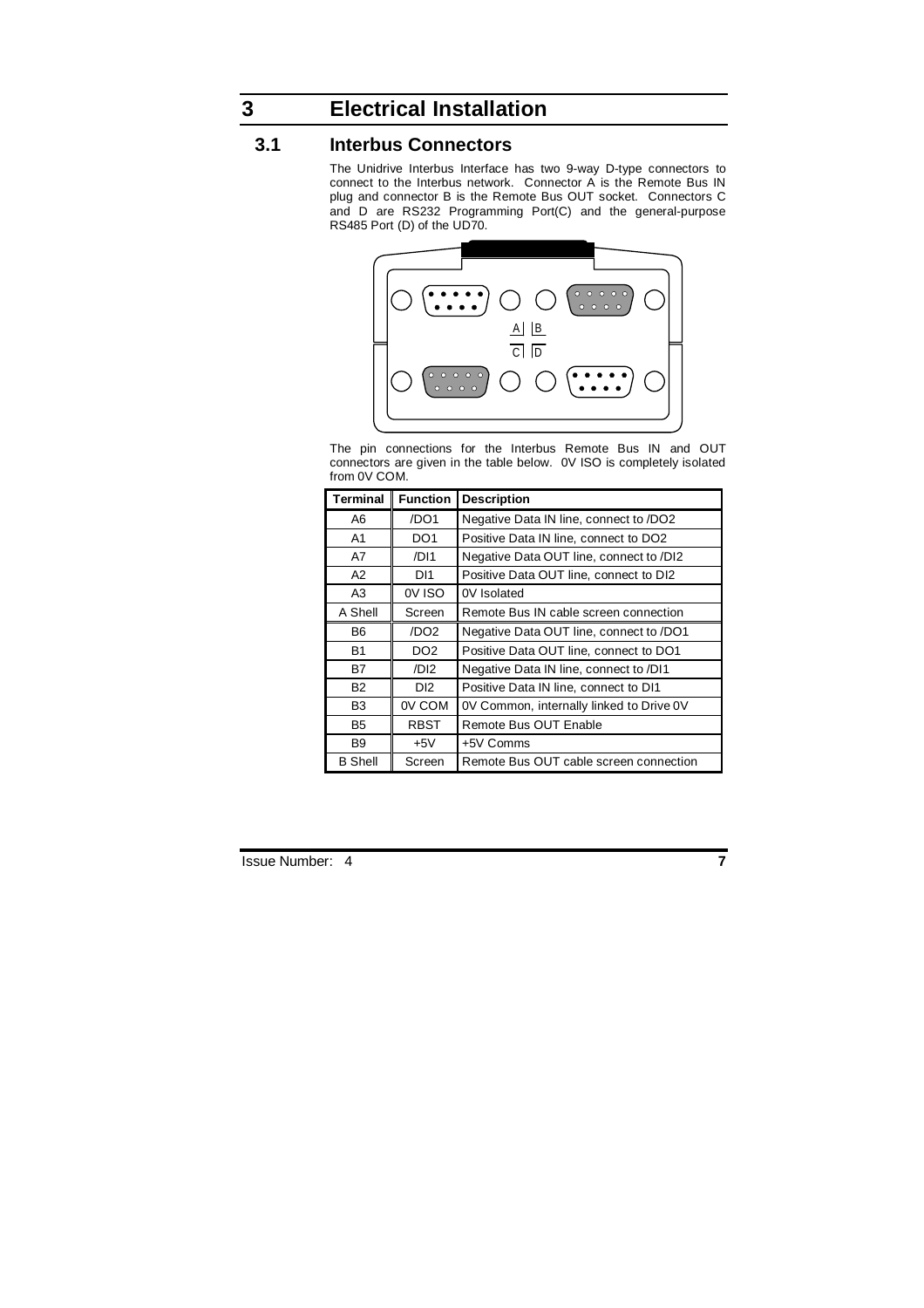## **3.2 Interbus Connections**

To connect a node to the Interbus network, make the connections as shown in the diagram below. Note that the screen should be connected to the shell of the D-type connector.



#### **NOTE**

**The Remote Bus OUT Enable (terminal 5) must be linked to +5V (terminal 9) if the Remote Bus OUT terminals are connected to another node on the network.** 

## **3.3 Interbus Cable**

Interbus cable has three twisted pairs plus overall screening. The colours normally used on Interbus networks are shown below.

| Cable        | Data Signal | D-type | <b>Description</b>     |
|--------------|-------------|--------|------------------------|
| Green        | /DO1, /DO2  | 6      | Negative data OUT line |
| Yellow       | DO1, DO2    |        | Positive data OUT line |
| Pink         | /DI1, /DI2  | 7      | Negative data IN line  |
| Grey         | DI1, DI2    | 2      | Positive data IN line  |
| <b>Brown</b> | 0V          | 3      | 0V Common              |
|              | RBST, +5V   | 5, 9   | Remote Bus OUT Enable  |
| Shield       | Screen      | Shell  | Cable screen           |

Interbus networks run at a high data rate, and require cable specifically designed to carry the high frequency signals. Low quality cable will attenuate the signals, and may render the signal unreadable for the other nodes on the network. A list of approved manufacturers of Interbus equipment is available at "www.interbus.com".

### **NOTE**

**Control Techniques can only guarantee correct and reliable operation of its Interbus interfaces if the network cable installed has been fully approved by the Interbus Club.**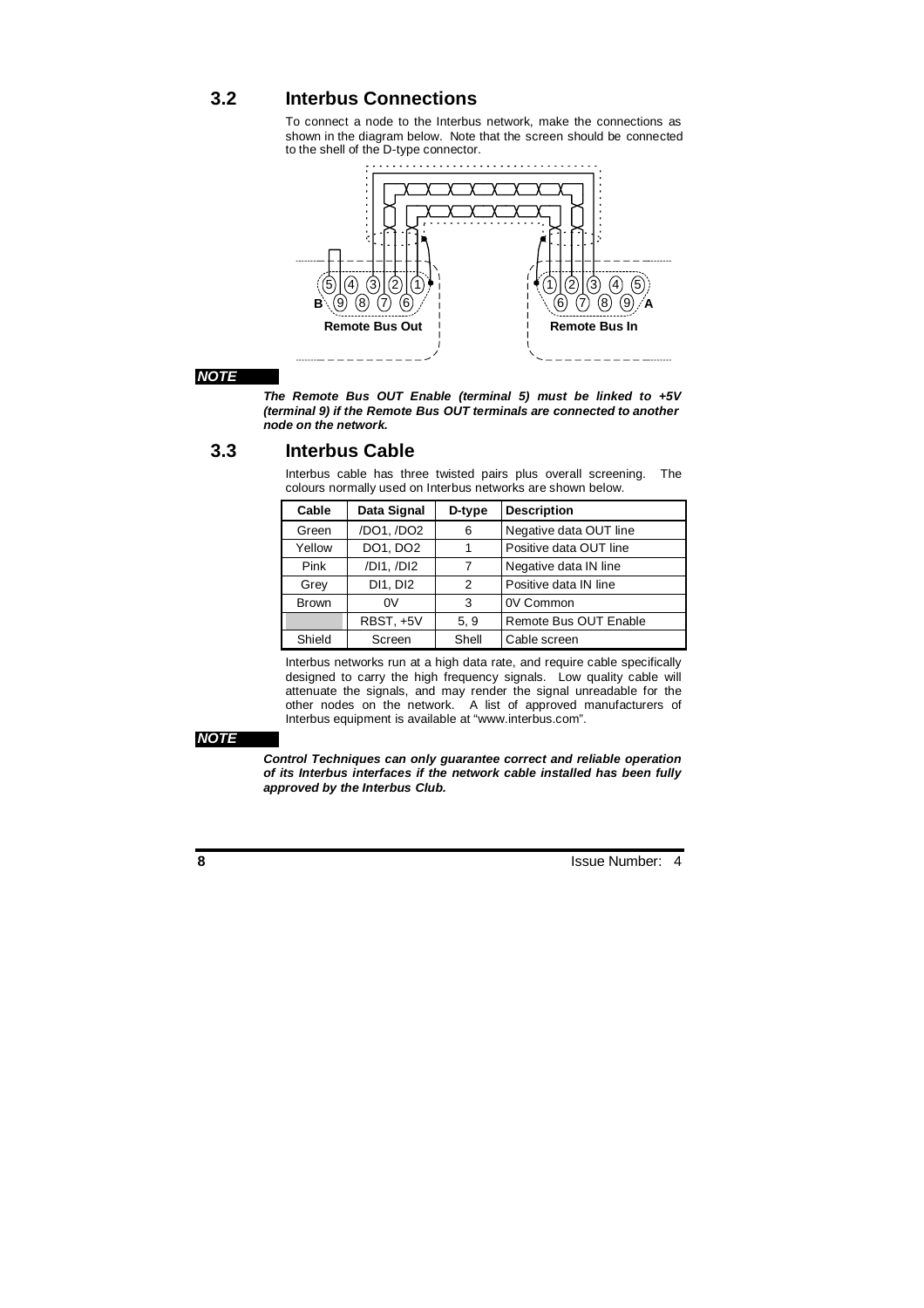## **3.4 Interbus Cable Screen Connections**

The end of the Remote Bus IN and OUT cable screens should be formed into "pigtails" and connected to the shell of the respective Dtype connectors. The screens of the Remote Bus IN and OUT cables should NOT be linked together.

## **3.5 Interbus Network Termination**

External termination resistors are not required on Interbus networks, as each section of cable is automatically terminated on every Interbus node. The connections required for the last node on the network are shown below.



## **3.6 Maximum Network Length**

The maximum physical length of cable for each network segment is 1200m, so the maximum total length of the Interbus depends on the number of nodes connected to the network.

Each Unidrive transmits and receives 4 data words (64 bits) over the network. The network data width is 4096 bits, giving a theoretical maximum of 64 Unidrive nodes on a single network. However, Interbus master controllers can only handle 62 nodes with PCP communications on a single network, so this limits the maximum number of Unidrive nodes to 62. Other non-PCP nodes can be added to the network to use the remaining 128 bits of data.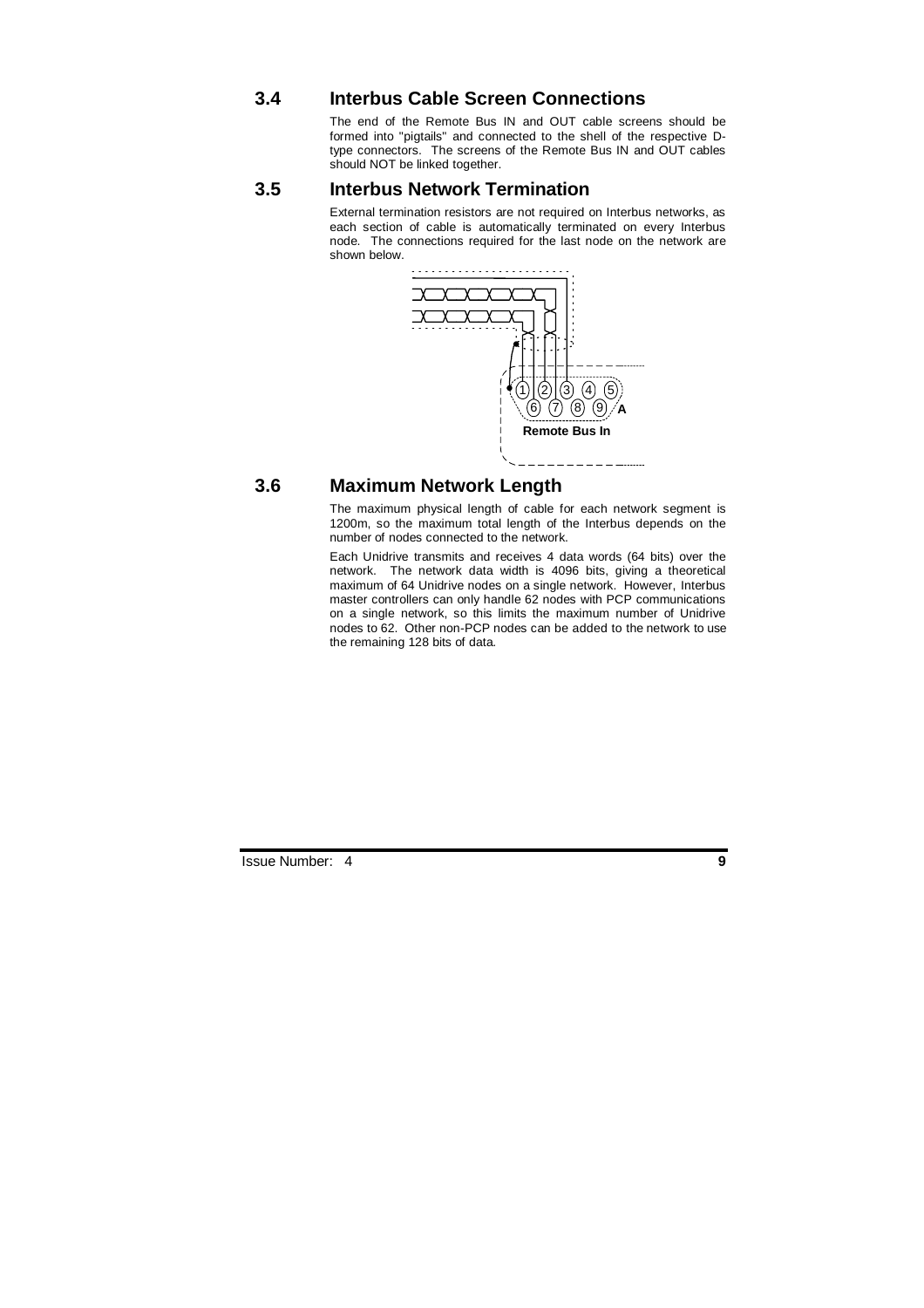## **4 Getting Started**

The Quick Start section shows the basic parameter configurations required for the Interbus interfaces to establish communications. Cyclic and non-cyclic data explanations are given in chapters 5 and 6.

#### **NOTE**

**Parameters #20.01 to #20.20 and #20.50 are reserved for configuring the Profibus-DP interface, and should not be used in DPL programs.** 

## **4.1 Basic Communications Quick Start**

The Unidrive Interbus interface will operate simply by connecting it to the Unidrive, and powering up the Drive. It will read the configuration parameters from the Unidrive, and configure itself accordingly. The data format is automatically detected when the master controller initialises the network.

The Unidrive Interbus interface is configured using menu 20 parameters. The parameters listed in the table below should be configured on each node BEFORE connecting the node to the Interbus network.

| <b>Function</b>      | <b>Unidrive</b> | <b>Recommended Setting</b>                                              |
|----------------------|-----------------|-------------------------------------------------------------------------|
| Node Address         | Auto            | The node add ess is determined by<br>the physical Ic cation of the node |
| Network Data<br>Rate | Fixed           | The data rate is fixed at 500 Kbits/sec<br>for Interbus notwork         |
| Network Loss<br>Trip | #20.11          | 48                                                                      |

## **4.2 Interbus Node Address**

The node address is assigned automatically by the Interbus master controller during network initialisation. The address assigned depends entirely on the physical position of the node on the Interbus network ring.

## **4.3 Interbus Data Rate**

The data rate is fixed at 500Kbits/sec for Interbus networks.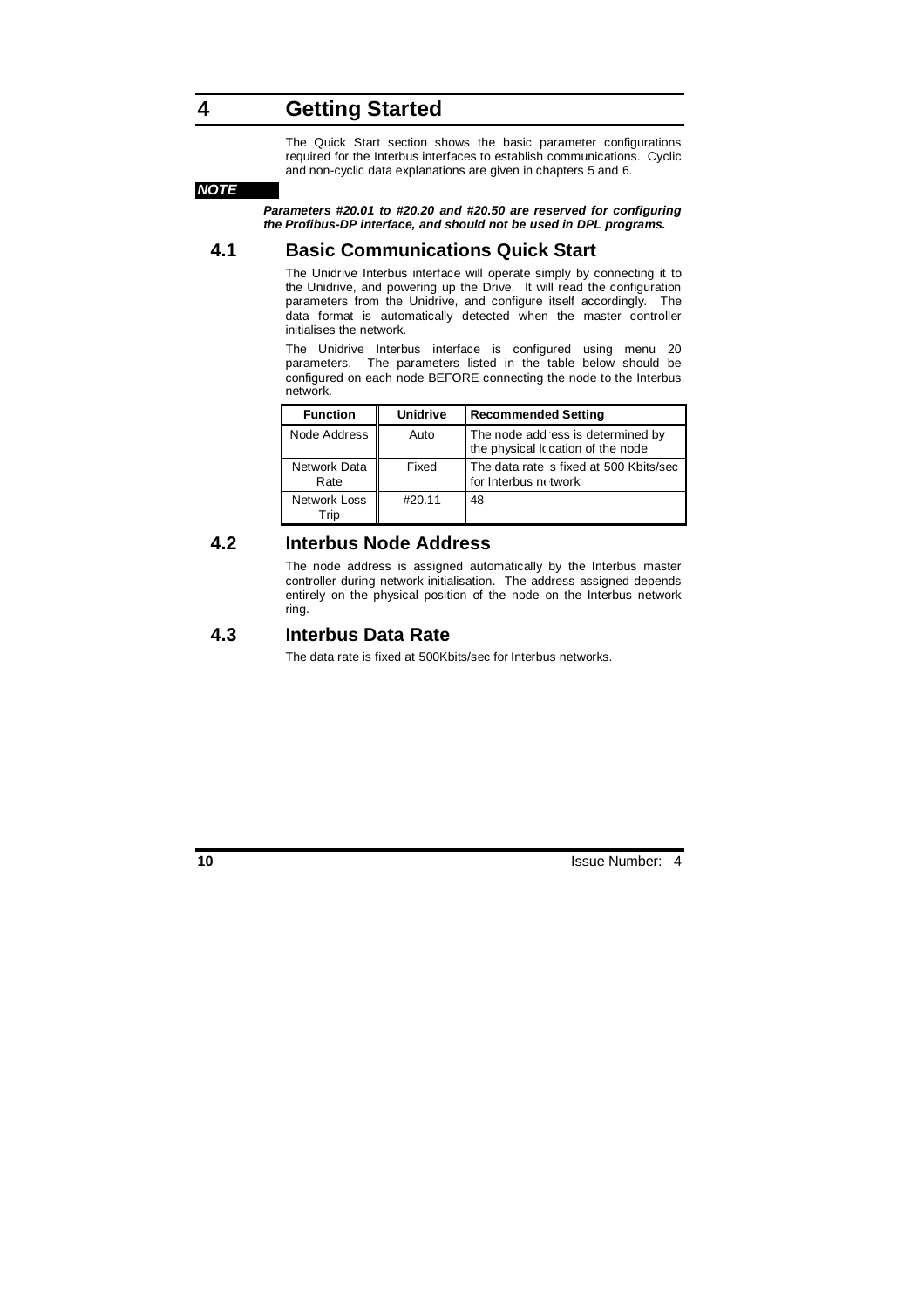## **4.4 Data Format**

The data format is 3 cyclic words with PCP (V2.0) non-cyclic communications. The Interbus ID Code for this data format is 0xF3 (243), with a Process Data Channel of 48 bits.

Each cyclic data word is mapped to a Unidrive parameter with default mappings as shown in the table below.

| Cyclic<br>Channel | <b>Default Mapping Status</b>  |
|-------------------|--------------------------------|
| IN Word 0         | Non-cyclic data word           |
| IN Word 1         | Status word                    |
| IN Word 2         | Post-ramp speed reference      |
| IN Word 3         | Motor active current           |
| OUT Word 0        | Non-cyclic data word           |
| OUT Word 1        | Control word                   |
| OUT Word 2        | Digital speed reference 1      |
|                   | OUT Word 3    Torque reference |

## **4.5 Network Status**

### **Unidrive: #20.50**

The status of the Interbus network is displayed in #20.50, and can be viewed on the display on the Unidrive.

| #20.50 | <b>Status</b>             | <b>Description</b>                                                                                                    |
|--------|---------------------------|-----------------------------------------------------------------------------------------------------------------------|
| >0     | <b>Network</b><br>healthy | Indicates the number of network cycles per<br>second, and the slave is exchanging data with<br>the master controller. |
| 0      | not running running.      | Network is   Indicates that the network is not currently                                                              |

## **4.6 Network Loss Trip**

#### **Unidrive: #17.14**

If the Interbus network stops operating, the interface will trip the Unidrive on "tr60". The default time delay between network loss and Unidrive trip is 48ms, so the actual delay to trip will be between 48ms and 96ms. (See section 9.1 for more details.) The master controller will automatically detect that the slave node has gone missing from the network, and will update relevant status registers.

#### **NOTE**

**Changes to #17.PP parameters in the Unidrive do not take effect until the UD70 has been reset. See sections 4.7 and 5.4.2.**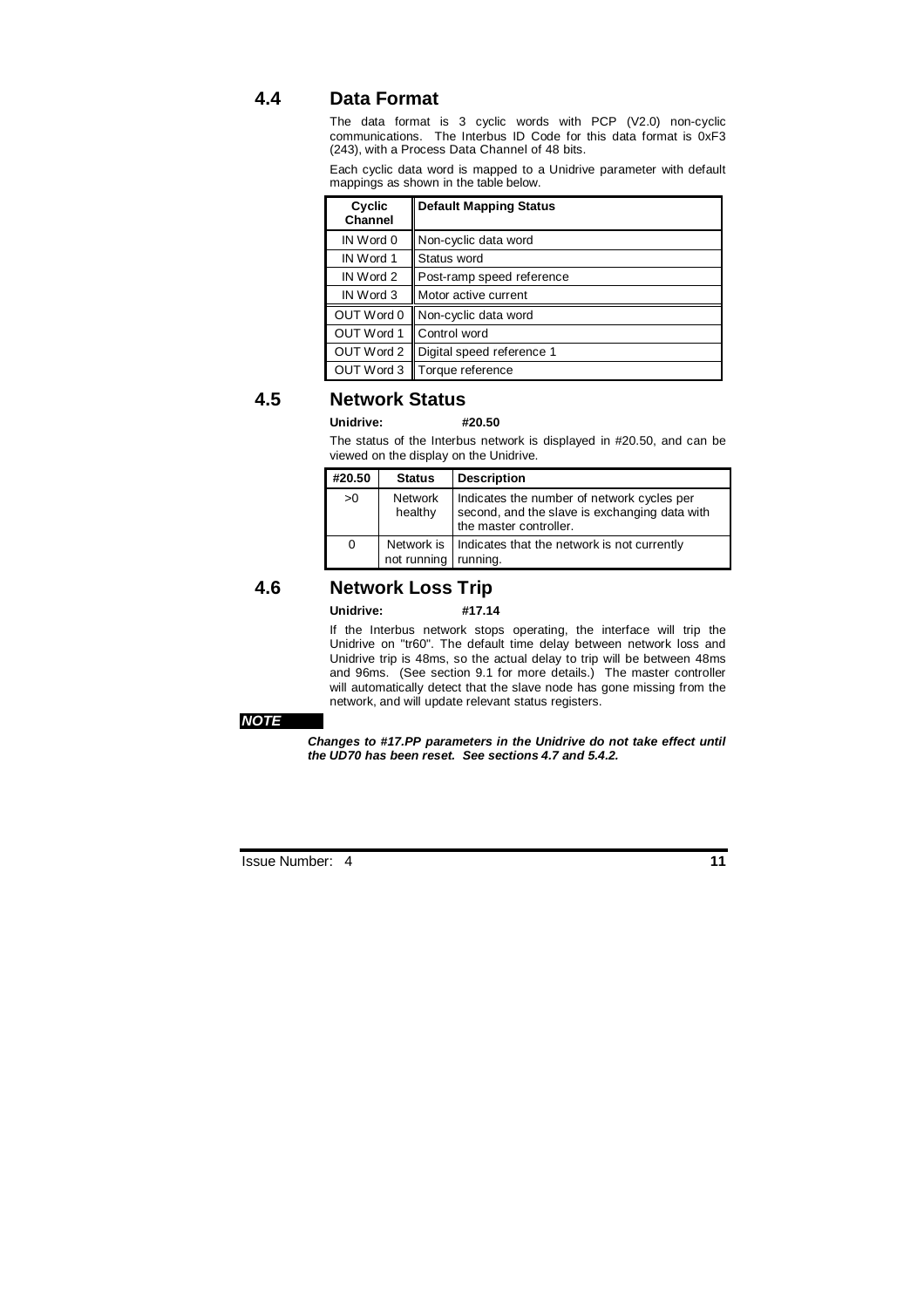## **4.7 Initialising Set-up Changes**

UD70 (#17.PP) and Interbus (#20.PP) configuration parameters are only read during the initialisation sequence of the UD70. This prevents corruption of the configuration while parameters are being edited. When parameters have been configured, the UD70 must be reset to implement any changes made to the configuration parameters.

To reset from the UD70, set #MM.00 to 1070, and press the red RESET button on the Unidrive. Any changes made to the Interbus configuration will now take effect.

#### **NOTE**

**Resetting the UD70 does not store the #20.PP configuration parameters, so these changes will be lost when the Unidrive is powered down. See section 5.4.2 for details on storing Unidrive and UD70 parameters.**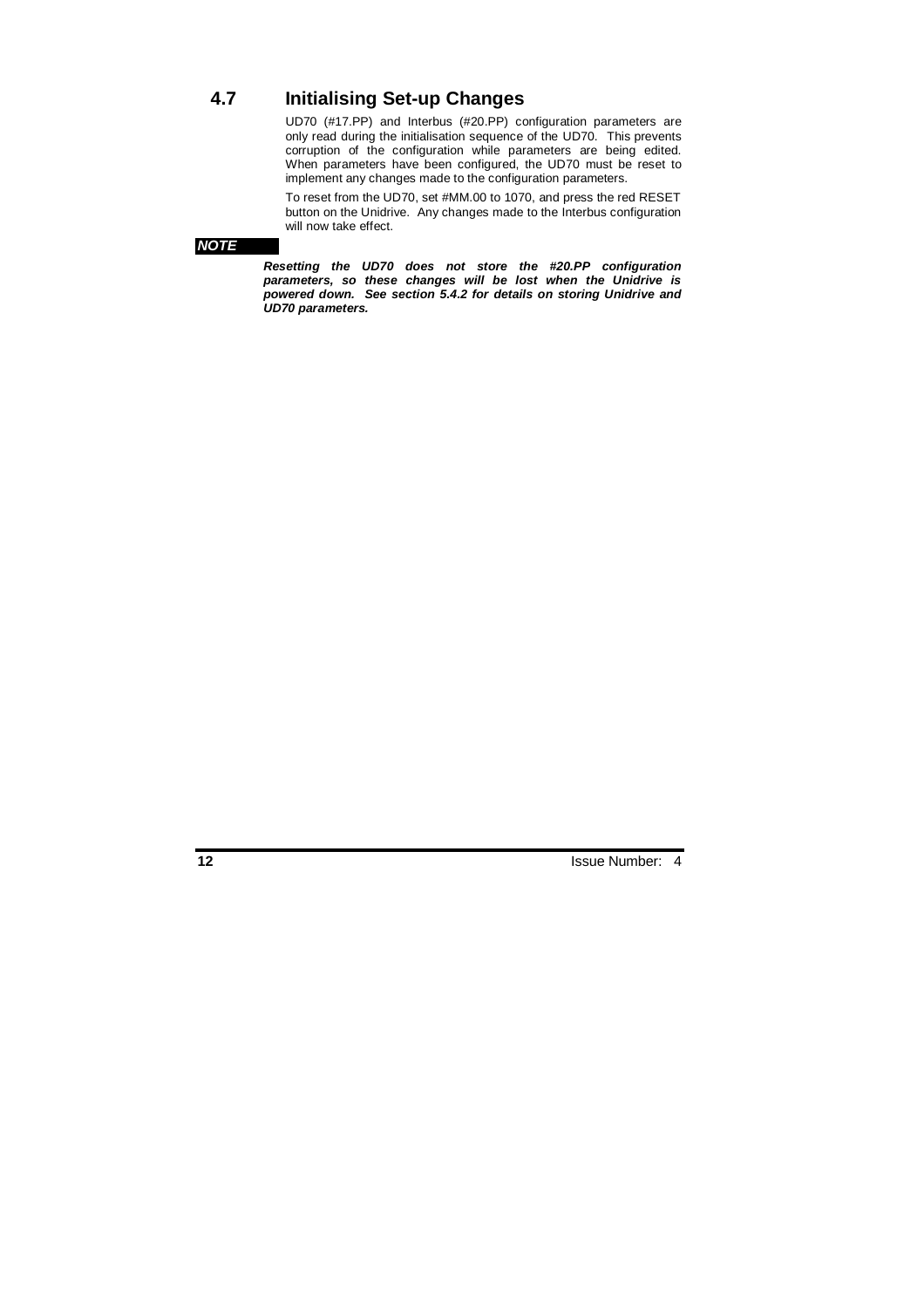## **5 Cyclic Data**

#### **NOTE**

**"OUT data" and "IN data" describe the direction of data transfer as seen by the PLC scanner.** 

## **5.1 What is Cyclic Data?**

Cyclic data is a method data transfer that must be set-up during network configuration, but is transmitted automatically once configuration is complete. The high-speed data transfer is achieved by transmitting only a 16-bit data value for each cyclic channel over the Interbus network, and relying on local mapping information within the Unidrive to ensure the correct data is sent to the correct locations. This method relies on the PLC program writing and reading data values to and from the registers allocated to the node during network configuration, and the source and destination of IN and OUT data being set-up correctly in the Unidrive itself.

The flexibility of the Unidrive Interbus interface means that each cyclic data OUT channel can be directed to any read-write Unidrive parameter. Similarly, each cyclic data IN channel can use any Unidrive parameter as a source of data.

#### **NOTE**

**The mapping configuration cannot be changed dynamically, as the UD70 must be reset before changes to the mapping become active.** 

## **5.2 Interbus Data Format**

The default data format for the Unidrive Interbus interface is 3 cyclic data words, plus Mode 1 (PCP V2.0) non-cyclic communications.

| Non-cyclic   Cyclic<br>data mode<br>words |  | <b>Interbus</b><br><b>ID Code</b> | <b>Process Data</b><br>Channel | <b>CMD</b><br><b>Tool Ref</b> I |
|-------------------------------------------|--|-----------------------------------|--------------------------------|---------------------------------|
| PCP V <sub>2.0</sub>                      |  | 0xF3 (243)                        | 48 bits                        | ີ 103                           |

#### 5.2.1 PCP V2.0 Non-Cyclic Data with 3 Cyclic Words

The mapping for the cyclic data channels on the Unidrive Interbus interface can be set from the Unidrive keypad using #20.PP parameters.

The mapping method is similar to the method used for mapping analogue inputs and outputs. The value entered in the mapping parameter takes the form MMPP, where MM = menu number of the target parameter and PP = parameter number of the target parameter.

#### **NOTE**

**#20.01 to #20.20, and #20.50, are all reserved for Interbus set-up and configuration, and should not be used in DPL programs.**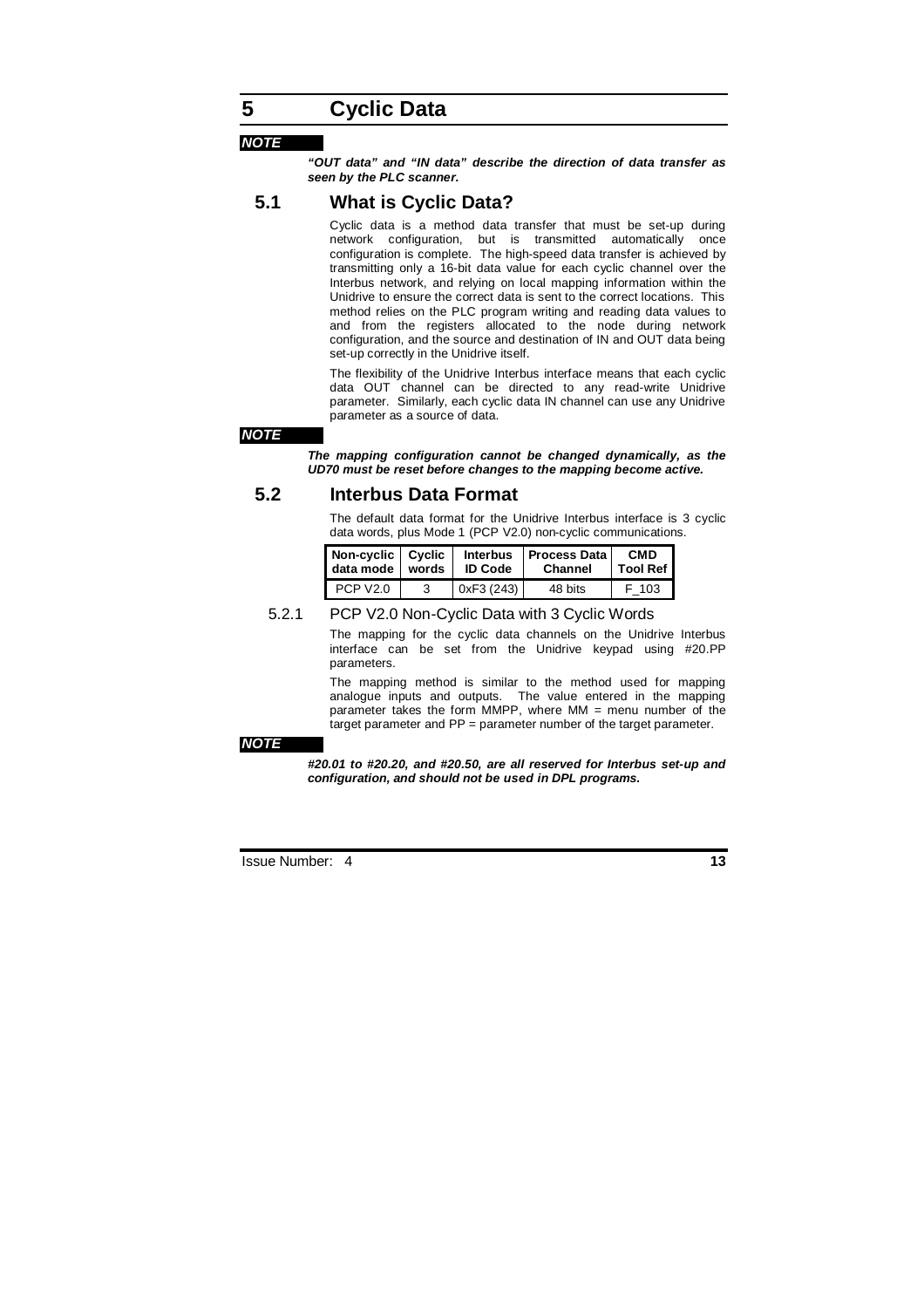The default mapping values are shown in the table below.

| Data Word  | <b>Mapping</b><br><b>Parameter</b> | <b>Default Mapping Status</b>              |
|------------|------------------------------------|--------------------------------------------|
| IN Word 1  | #20.07                             | #90.11, status word                        |
| IN Word 2  | #20.03                             | #2.01, post-ramp speed reference           |
| IN Word 3  | #20.04                             | #4.20, motor load as % of rated motor load |
| OUT Word 1 | #20.06                             | #90.11, control word                       |
| OUT Word 2 | #20.01                             | #1.21, digital speed reference 1           |
| OUT Word 3 | #20.02                             | #4.08, torque reference                    |

**NOTE** 

**If a mapping parameter is set to an invalid value, e.g. destination parameter is read only, or parameter does not exist, the Unidrive will reset the mapping parameter (#20.PP) to its default value.** 

If a cyclic channel is not required, setting the mapping value to -1 will disable it. The data word will still be transmitted over the network, but the data value will not be written to any Unidrive parameter.

#### **NOTE**

**The cyclic data channels do not use decimal points. For example, the digital speed reference 1 (#1.21) has units of Hertz, accurate to 1 decimal place. To write a value of 24.6Hz to #1.21, the value must be transmitted as 246.** 

### **5.3 Internal 32-Bit Parameters on UD70**

The Unidrive Interbus Interface has a set of internal 32-bit registers. These are addressed as \_Pxx%, \_Qxx%, \_Rxx% or \_Sxx% from the DPL program, and the \_Qxx% registers are used with the internal position controller in the UD70.

A 32-bit cyclic channel can be created for IN data, OUT data or both, by combining cyclic channels 2 and 3. This allows full 32-bit values to be directly transferred between the UD70 and the controlling PC or PLC. (See the "User's Guide" for the UD70 for more information.)

The 32-bit cyclic channel is configured by mapping IN or OUT cyclic data channel 2 (#20.01 or #20.03) to a 32 bit register, and setting the mapping for IN or OUT cyclic data channel 3 (#20.02 or #20.04) to -2. Channel 3 will contain the data high word (upper 16 bits of the 32-bit register) and channel 2 contains the data low word (lower 16 bits of the 32-bit register.)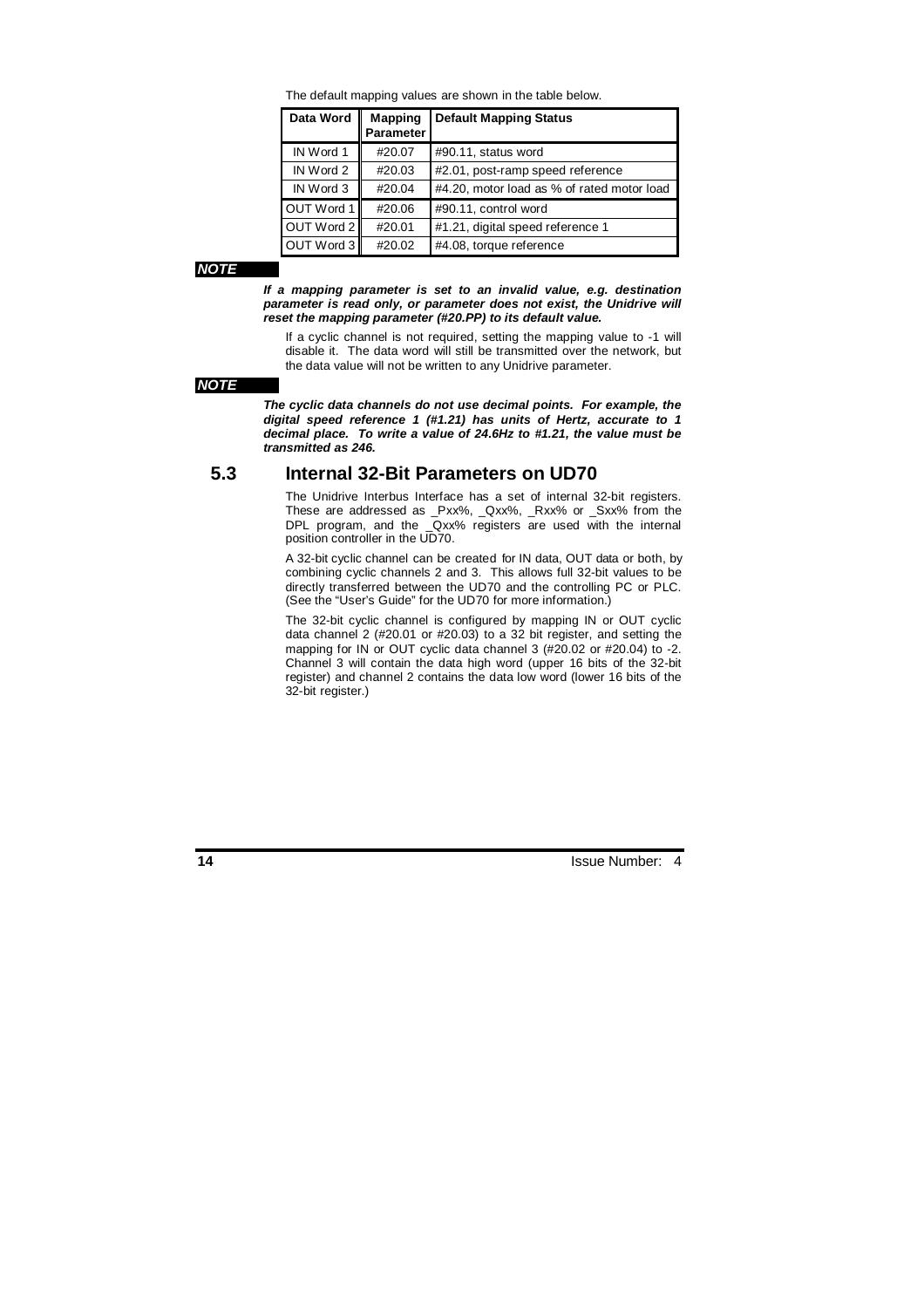The 32-bit registers can also be addressed as parameters as listed in the table below. To map a cyclic channel to one of these registers, the appropriate parameter reference must be entered in the mapping parameter.

| <b>Registers</b> | <b>Parameter</b><br>Reference |
|------------------|-------------------------------|
| P00% - P99%      | #70.00 to #70.99              |
| Q00% - Q99%      | #71.00 to #71.99              |
| R00% - R99%      | #72.00 to #72.99              |
| S00% - S99%      | #73.00 to #73.99              |

#### **NOTE**

**If the mapping for both cyclic channel 2 and cyclic channel 3 are directed to 32 bit registers, only the low 16 bits of each register will be written to or read from.** 

## **5.4 Storing Parameters**

Although any changes to the mapping will take effect after a UD70 reset sequence, the new values must be stored in non -volatile memory if they are to be restored automatically when the Interface is next powered up.

### 5.4.1 Saving Unidrive Parameters (Menu 1 to 19)

To initiate the Unidrive parameter save sequence, set #MM.00 to 1000 and press the red RESET button on the keypad.

All parameters in these menus are saved in the EEPROM in the Unidrive. If the Unidrive Interbus interface is replaced, the Unidrive will retain all values in menu 1 through menu 19 when the Unidrive is next powered up.

### 5.4.2 Saving UD70 Parameters (Menu 20 and Internal)

To initiate the non-volatile save sequence for these parameters, set #17.19 to 1. The UD70 will then store menu 20 and the internal 32-bit parameters, clear #17.19 back to zero and completely reset itself.

All menu 20 parameters and internal 32-bit parameters (\_Pxx% and Qxx%) are stored in the FLASH memory of the UD70. If the Unidrive Interbus interface is replaced, the menu 20 parameters may need to be re-configured. If the replacement module has been used before, the stored values may be different from the normal default settings.

The UD70 can also be configured to store these parameters automatically when the Unidrive powers down. The store routine is triggered when an under-voltage (UU) trip occurs. Set #17.20 to 1, store the Unidrive parameters and reset the UD70 to enable this feature.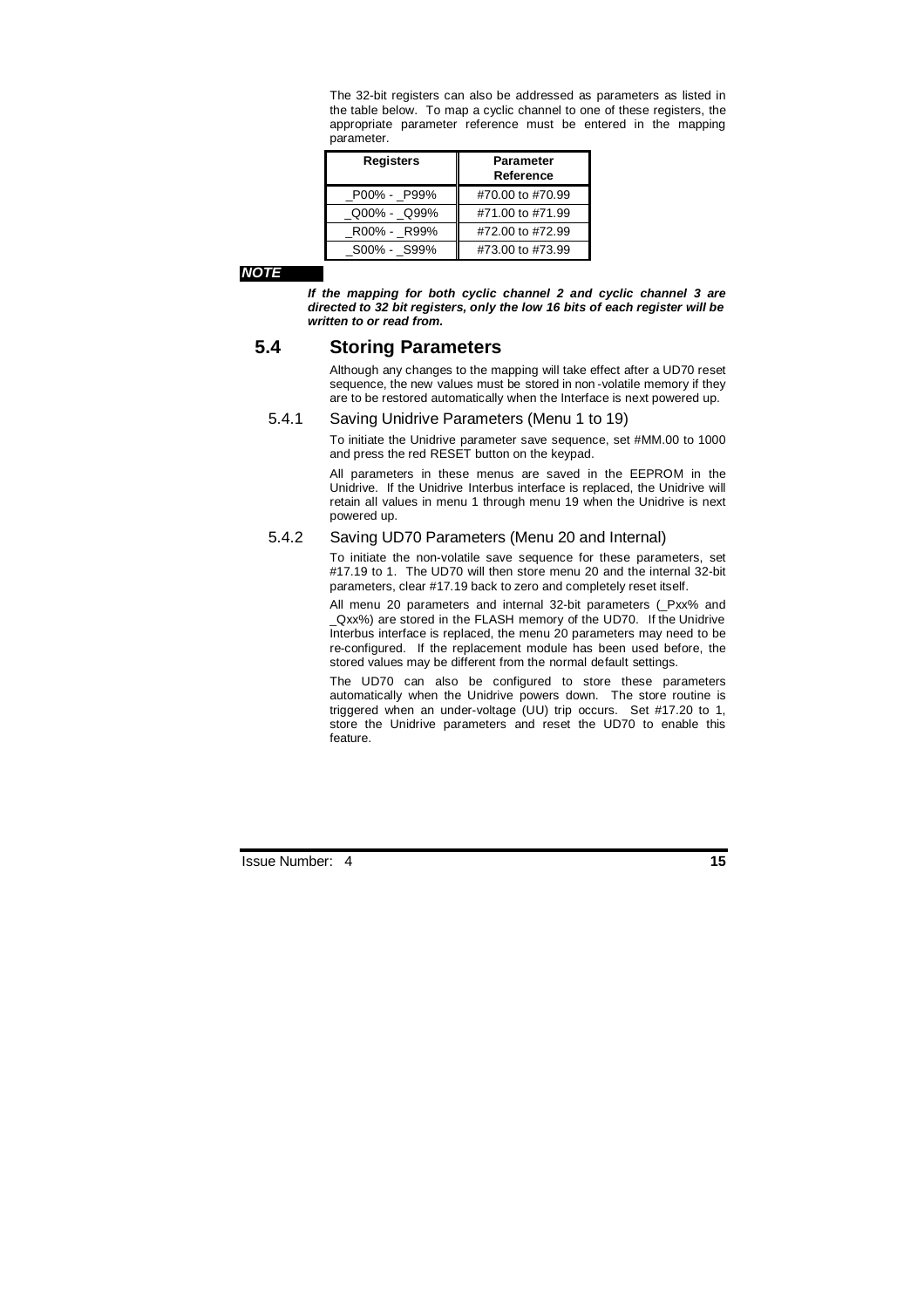## **5.5 Mapping Conflicts**

When the mapping parameters for the Interbus cyclic channels are set, care must be taken to ensure that there are no clashes with the mapping of the analogue and digital inputs within the Unidrive. The Unidrive Interbus interface will not indicate any conflict of mapping parameters. This only applies to analogue and digital inputs, and OUT data on the Interbus network.

If a numerical parameter is written to from two different sources, the value of this parameter will depend entirely upon the scan times for the analogue or digital input and the Interbus network. Further confusion may be caused due to the update rate of the display. A parameter may appear to be steady at a particular value, but occasionally, a glitch in the value will be seen. In reality, this value may be changing continuously, leading to erratic behaviour.

| <b>Function</b> | <b>Mapping</b><br><b>Parameter</b> | <b>Function</b>      | <b>Mapping</b><br><b>Parameter</b> |
|-----------------|------------------------------------|----------------------|------------------------------------|
| Analogue I/P 1  | #7.10                              | Logic O/P 2          | #9.20                              |
| Analogue I/P 2  | #7.14                              | Motorised Pot O/P    | #9.25                              |
| Analogue I/P 3  | #7.18                              | <b>Binary Summer</b> | #9.33                              |
| Digital I/P 1   | #8.10                              | Comparator 1 O/P     | #12.07                             |
| Digital I/P 2   | #8.13                              | Comparator 2 O/P     | #12.17                             |
| Digital I/P 3   | #8.16                              | Reference Input      | #13.06                             |
| Digital I/P 4   | #8.19                              | PID O/P              | #14.16                             |
| Digital I/P 5   | #8.21                              | Cyclic OUT Word 1    | #20.06                             |
| Digital I/P 6   | #8.23                              | Cyclic OUT Word 2    | #20.01                             |
| Logic O/P 1     | #9.10                              | Cyclic OUT Word 3    | #20.02                             |

Ensure that each Unidrive parameter in the table above has a different value programmed. A value of 0 will disable analogue and digital inputs, and -1 will disable the cyclic data channels.

### 5.5.1 Control Word Mapping Conflicts

The control word provides a method of writing to multiple bit parameters using one data word. If one of the cyclic data channels is writing to the control word, the following bit parameters for each Unidrive must not be controlled by any digital inputs.

| <b>Function</b>         | Param | <b>I</b> Function       | Param  |
|-------------------------|-------|-------------------------|--------|
| Enable                  | #6.15 | Preset ref select bit 1 | #1.46  |
| <b>Run Forwards</b>     | #6.30 | Application bit         | #18.31 |
| Jog                     | #6.31 | Application bit         | #18.32 |
| <b>Run Reverse</b>      | #6.32 | Application bit         | #18.33 |
| Preset ref select bit 0 | #1.45 |                         |        |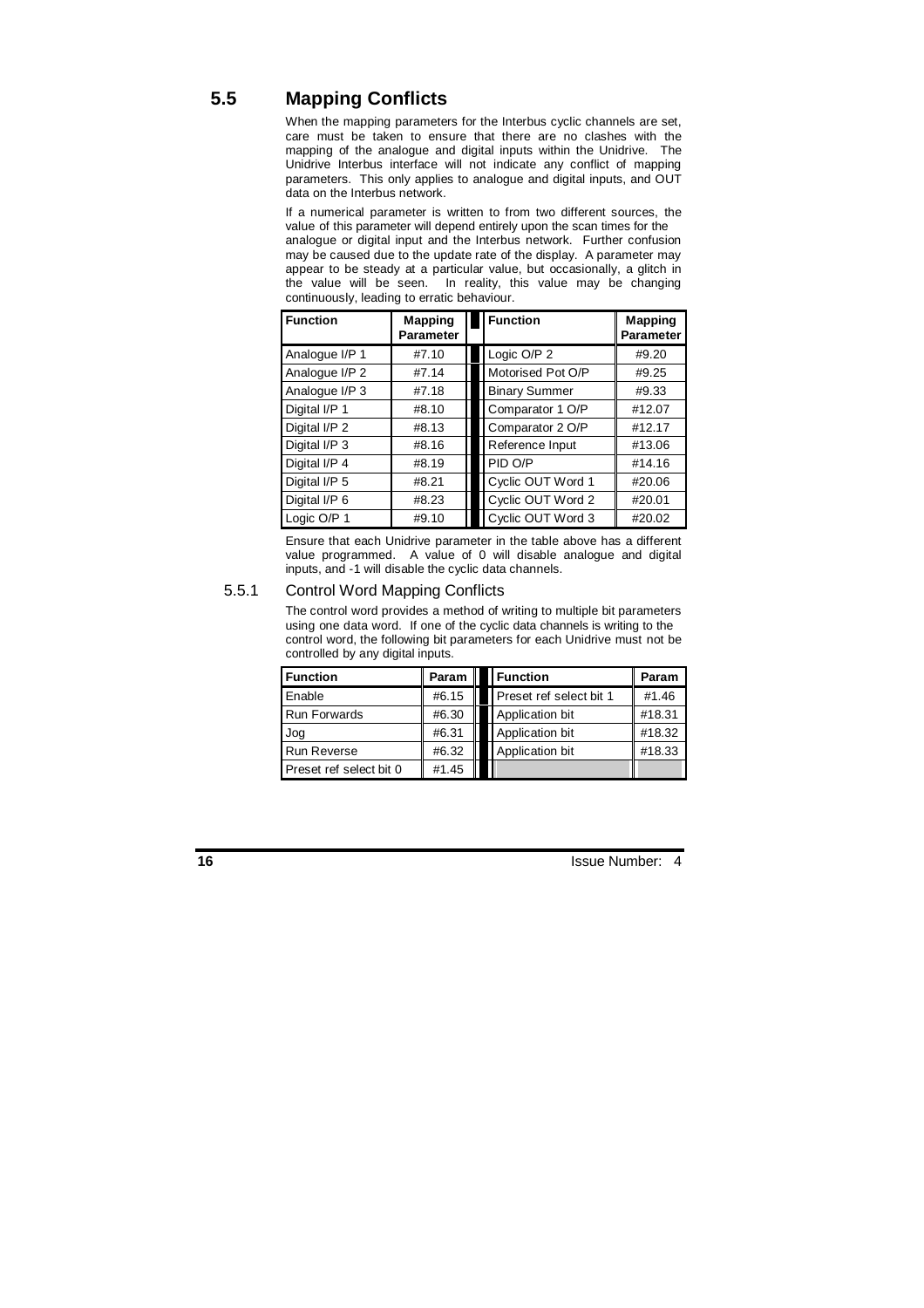## **5.6 Fieldbus Control Word for Unidrive**

**NOTE** 

**This section assumes that the Unidrive is configured to use the default Wire Proof PLC sequencing mode (#6.04 = 4). If PLC mode is selected (#6.04 = 3), the control word mapping is slightly different. Refer to section 9.2 for details.** 

The Control Word is an efficient way of remotely controlling the motion of a Unidrive. Each bit in the control word has a particular function, and provides a method of controlling the function of the Unidrive (RUN, JOG, etc.) with a single data word. The control word is addressed in the UD70 by writing to #90.11.

| b15            | <b>b14</b>     | <b>b13</b> | <b>B12</b>     | <b>b11</b>     | <b>b10</b>     | b <sub>9</sub> | b8     |
|----------------|----------------|------------|----------------|----------------|----------------|----------------|--------|
| M <sub>6</sub> | M <sub>5</sub> | #18.33     | M <sub>3</sub> | M <sub>2</sub> | M <sub>1</sub> | M <sub>0</sub> | #18.32 |

| ║<br>b7                                                                                                                                                                                                                                                                                                                                                                                                                                                                                                                                                                | b <sub>6</sub> | b <sub>5</sub> | b4          | b3                | b2         | b1                       | b0     |
|------------------------------------------------------------------------------------------------------------------------------------------------------------------------------------------------------------------------------------------------------------------------------------------------------------------------------------------------------------------------------------------------------------------------------------------------------------------------------------------------------------------------------------------------------------------------|----------------|----------------|-------------|-------------------|------------|--------------------------|--------|
| $\left  \right. \left  \right. \left  \right. \left  \right. \left  \right. \left  \right. \left  \right. \left  \right. \left  \right. \left  \right. \left  \right. \left  \right. \left  \right. \left  \right. \left  \right. \left  \right. \left  \right. \left  \right. \left  \right. \left  \right. \left  \right. \left  \right. \left  \right. \left  \right. \left  \right. \left  \right. \left  \right. \left  \right. \left  \right. \left  \right. \left  \right. \left  \right. \left  \right. \left  \right. \left  \right. \left  \right. \left  \$ |                |                | <b>TRIP</b> | <b>RUN</b><br>REV | <b>JOG</b> | <b>RUN</b><br><b>FWD</b> | ENABLE |

The bits shown as "Mx" are individual mask bits that allow the corresponding "bx" to be masked, i.e. the MASK bits determine whether or not the data bit is written through to the corresponding parameter.



If mask bits M0 and M1 are set to 1, ENABLE and RUN FWD are updated with the values of b0 and b1 (either 0 or 1) every time the control word value is received. JOG and RUN REV will not be updated, even if the values of b2 and b3 change, because their mask bits (M2 and M3) are not set to 1. If M0 and M1 are reset to 0, the values in b0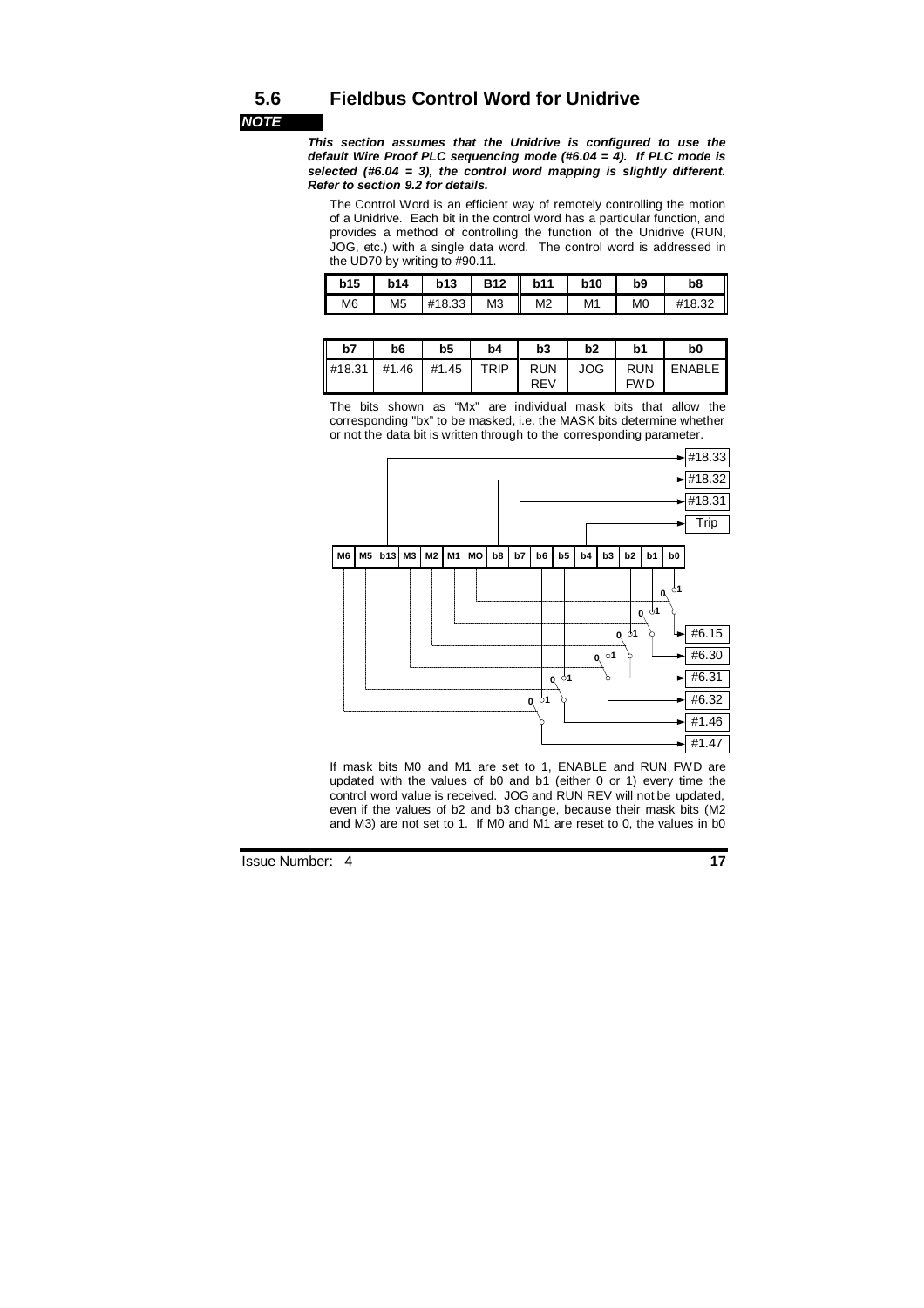and b1 will NOT be written to ENABLE and RUN FWD, and these parameters will remain set to their current state.

The TRIP bit (b4) will cause a "tr52" trip when set to 1, but the trip cannot be cleared until the TRIP bit (b4) has been reset to 0. Parameters #18.31 to #18.33 are general user parameters and do not have mask bits.

| <b>Bit</b>     |                          | <b>Function Description</b>                                                                                                                                                                                                                                                                                       |
|----------------|--------------------------|-------------------------------------------------------------------------------------------------------------------------------------------------------------------------------------------------------------------------------------------------------------------------------------------------------------------|
| $\Omega$       | <b>ENABLE</b>            | Set to 1 to put the Unidrive in READY mode. (The<br>hardware ENABLE must also be present.) The RUN<br>FWD, JOG and RUN REV bits will have no effect<br>unless the ENABLE bit is set to 1. The Unidrive<br>outputs are disabled immediately when the ENABLE<br>bit is reset to 0, and the motor will coast to stop |
| 1              | <b>RUN</b><br><b>FWD</b> | Set to 1 to run the motor in the forwards direction.<br>Reset to 0 to decelerate the motor to a controlled<br>stop before the Unidrive output stage is disabled                                                                                                                                                   |
| $\mathfrak{p}$ | <b>JOG</b>               | Set to 1 with RUN FWD or RUN REV bit also set to<br>jog the motor in the appropriate direction. The<br>Unidrive will ramp the motor to the normal speed or<br>stop when the JOG bit is reset to 0, depending on<br>the status of the RUN FWD and RUN REV bits.                                                    |
| 3              | <b>RUN</b><br><b>RFV</b> | Set to 1 to run the motor in the reverse direction.<br>When reset to 0, the Unidrive will decelerate the<br>motor to stop before the outputs are disabled                                                                                                                                                         |
| 4              | <b>TRIP</b>              | Set to 1 to trip the Unidrive on "tr52". The TRIP bit<br>must be reset to 0 before the Unidrive can be reset.                                                                                                                                                                                                     |
| 5              | #1.45                    | Preset Reference Select. These bits are used to                                                                                                                                                                                                                                                                   |
| 6              | #1.46                    | select the digital speed references used. Refer to<br>the Unidrive User Guide for more information.                                                                                                                                                                                                               |
| $\overline{7}$ | #18.31                   | User application bit                                                                                                                                                                                                                                                                                              |
| 8              | #18.32                   | User application bit                                                                                                                                                                                                                                                                                              |
| 9              | M <sub>0</sub>           | <b>ENABLE</b> mask bit                                                                                                                                                                                                                                                                                            |
| 10             | M1                       | RUN FWD mask bit                                                                                                                                                                                                                                                                                                  |
| 11             | M <sub>2</sub>           | JOG mask bit                                                                                                                                                                                                                                                                                                      |
| 12             | M <sub>3</sub>           | RUN REV mask bit                                                                                                                                                                                                                                                                                                  |
| 13             | #18.33                   | User application bit                                                                                                                                                                                                                                                                                              |
| 14             | M <sub>5</sub>           | Mask bits for the Preset Reference Select bits                                                                                                                                                                                                                                                                    |
| 15             | M <sub>6</sub>           |                                                                                                                                                                                                                                                                                                                   |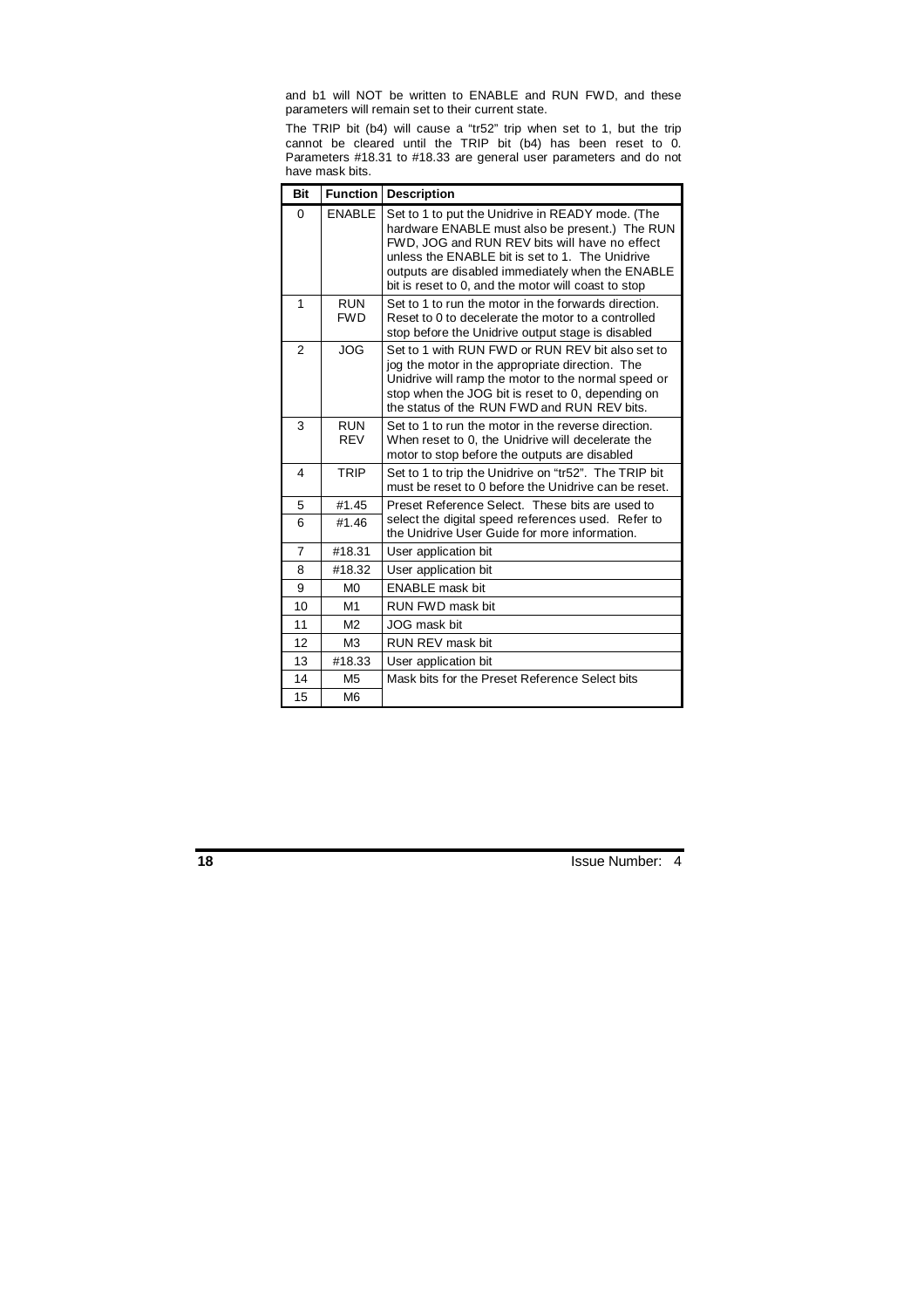| b15-b12 | $b11-b8$ | $b7-b4$ | $b3-b0$ | Value  | <b>Action</b>       |  |  |
|---------|----------|---------|---------|--------|---------------------|--|--|
| 0000    | 0010     | 0000    | 0000    | 0x0200 | Drive disable       |  |  |
| 0001    | 1110     | 0000    | 0001    | 0x1E01 | Enabled + stopped   |  |  |
| 0001    | 1110     | 0000    | 0011    | 0x1E03 | Enabled $+$ run fwd |  |  |
| 0001    | 1110     | 0000    | 1001    | 0x1E09 | $Enabled + run rev$ |  |  |
| 0001    | 1110     | 0000    | 1101    | 0x1E0C | Enabled $+$ jog rev |  |  |

Some example control words for Wire-Proof PLC mode are given in the table below.

# **5.7 Fieldbus Status Word for Unidrive**

The status word is an efficient way of remotely monitoring and diagnosing the status of the Unidrive. Each bit in the status word indicates the status of a function of the Unidrive, e.g. At Speed, Drive Healthy, etc. The status word is addressed in the UD70 by writing to #90.11.

| b15 |                                                             |  | $b14$   $b13$   $b12$   $b11$   $b10$ | <b>b</b> 9 | b <sub>8</sub> |
|-----|-------------------------------------------------------------|--|---------------------------------------|------------|----------------|
|     | #10.15  #10.14   #10.13   #10.12   #10.11   #10.10   #10.09 |  |                                       |            |                |

| b7 | b6 | b5 | b4 | b3 | b <sub>2</sub> | .h1                                                                    | bC |
|----|----|----|----|----|----------------|------------------------------------------------------------------------|----|
|    |    |    |    |    |                | #10.08   #10.07   #10.06   #10.05    #10.04   #10.03   #10.02   #10.01 |    |

The table below shows the particular status of the Unidrive indicated by each bit when set to 1.

| <b>Bit</b> | Parameter | <b>Description</b>            |
|------------|-----------|-------------------------------|
| 0          | #10.01    | Drive healthy                 |
| 1          | #10.02    | Drive running                 |
| 2          | #10.03    | Zero speed                    |
| 3          | #10.04    | Running at or below min speed |
| 4          | #10.05    | Below set speed               |
| 5          | #10.06    | At speed                      |
| 6          | #10.07    | Above set speed               |
| 7          | #10.08    | Load reached                  |
| 8          | #10.09    | In current limit              |
| 9          | #10.10    | Regenerating                  |
| 10         | #10.11    | Dynamic brake active          |
| 11         | #10.12    | Dynamic brake alarm           |
| 12         | #10.13    | Direction commanded           |
| 13         | #10.14    | Direction running             |
| 14         | #10.15    | Mains Loss                    |
| 15         |           | Not used                      |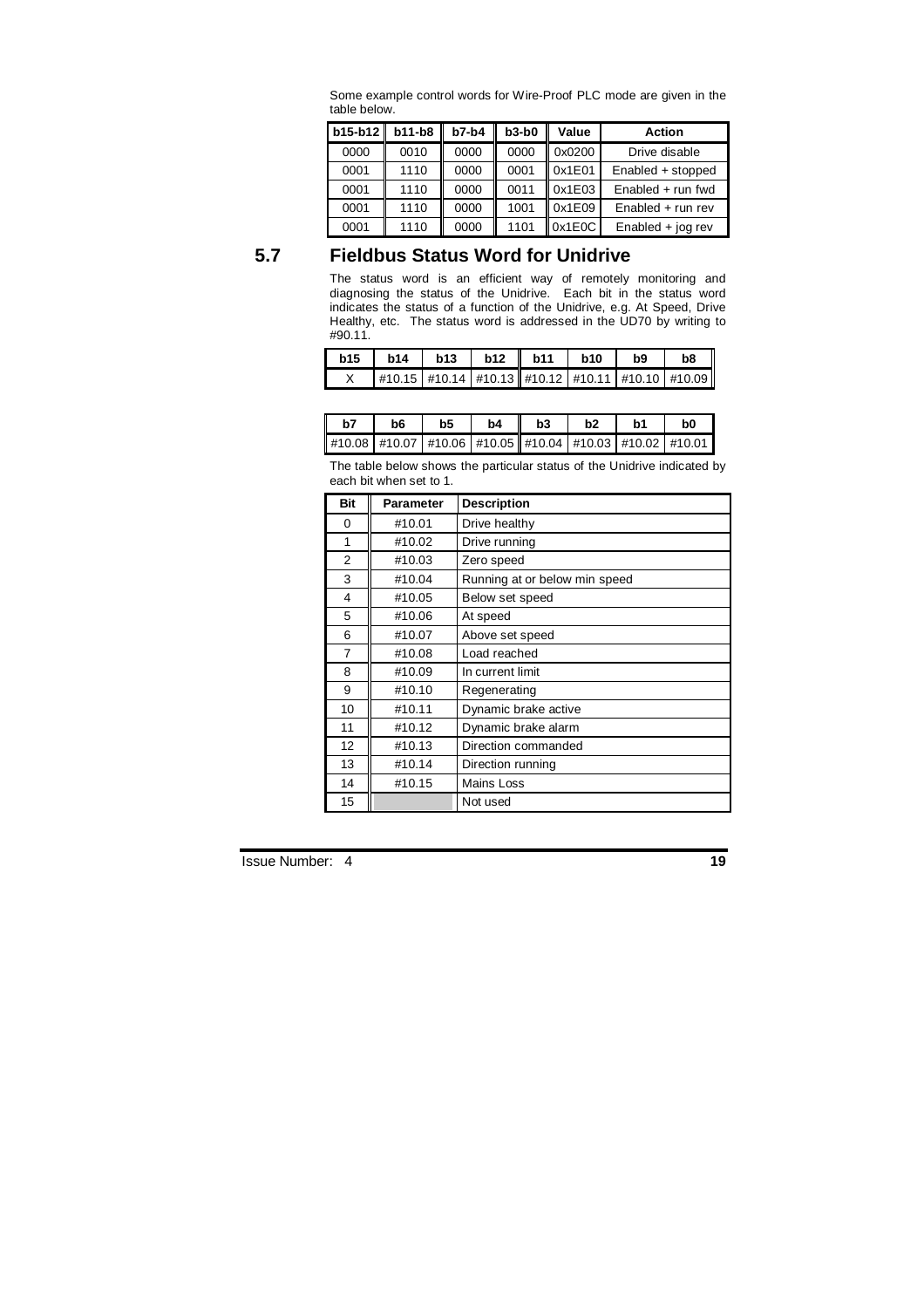# **5.8 Disabling Cyclic Data Channels**

Set the appropriate channel mapping parameter to -1, and reset the Unidrive Interbus Interface.

If an application only requires 2 cyclic data channels, the remaining channel can be disabled. This means that the data received from that channel will not be written to any Unidrive parameter. It does not actually remove the channel from the Interbus network.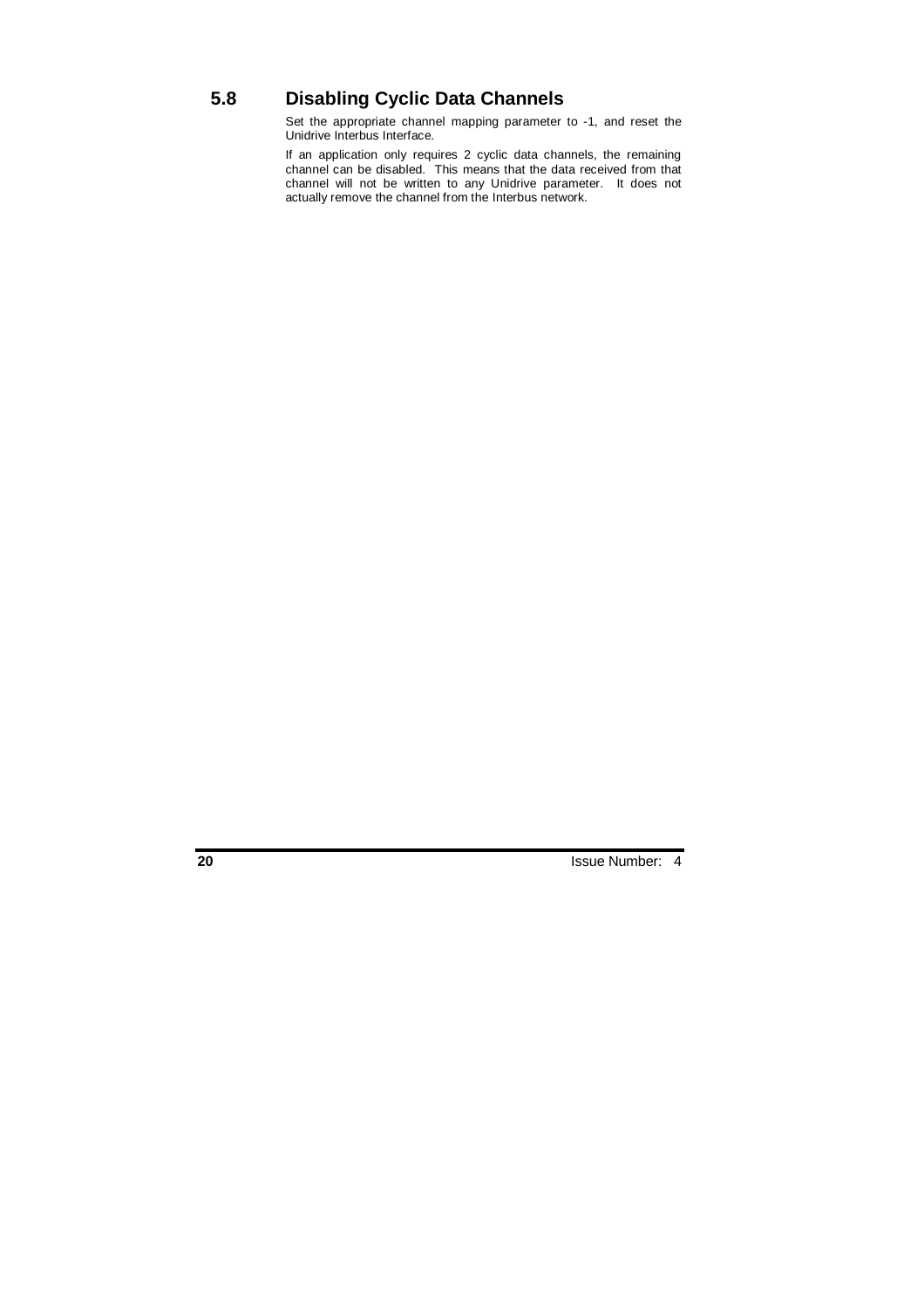# **6 Non Cyclic Data**

The non-cyclic data channel provides a method for the master controller to read from or write to any parameter within the Drive. This channel can be used for single infrequent data transfers, or uploading and downloading parameter sets to or from a particular node.

Non-cyclic data access to Unidrive parameters via the PCP channel must be configured in both the Interbus network controller, and the main PLC or PC program. Macros can be defined and downloaded using a package such as the Interbus CMD Network Configuration Tool from Phoenix Contact. These macros provide the necessary control for the main program to initiate and control PCP communications. (See section 7)

#### **NOTE**

**The non-cyclic data channel does not use decimal points. For example, the digital speed reference 1 (#1.21) has units of Hertz, accurate to 1 decimal place. To write a value of 24.6Hz to #1.21, the value must be transmitted as 246.** 

The table below shows the version of PCP protocol implemented in the different versions of Interbus interfaces. The PCP channel uses 1 word per node on each network cycle.

| Interface                      | <b>Firmware</b>       | <b>System File</b>           | <b>PCP Version</b>                            |
|--------------------------------|-----------------------|------------------------------|-----------------------------------------------|
| Unidrive Interbus<br>Interface | V2.03.00              | V <sub>2.6.0</sub> and later | V1.5                                          |
| Unidrive Interbus<br>Interface | V3.00.00 and<br>later | V2.7.3 and later             | V2.0<br><b>INTERBUS</b><br>Certified! No. 197 |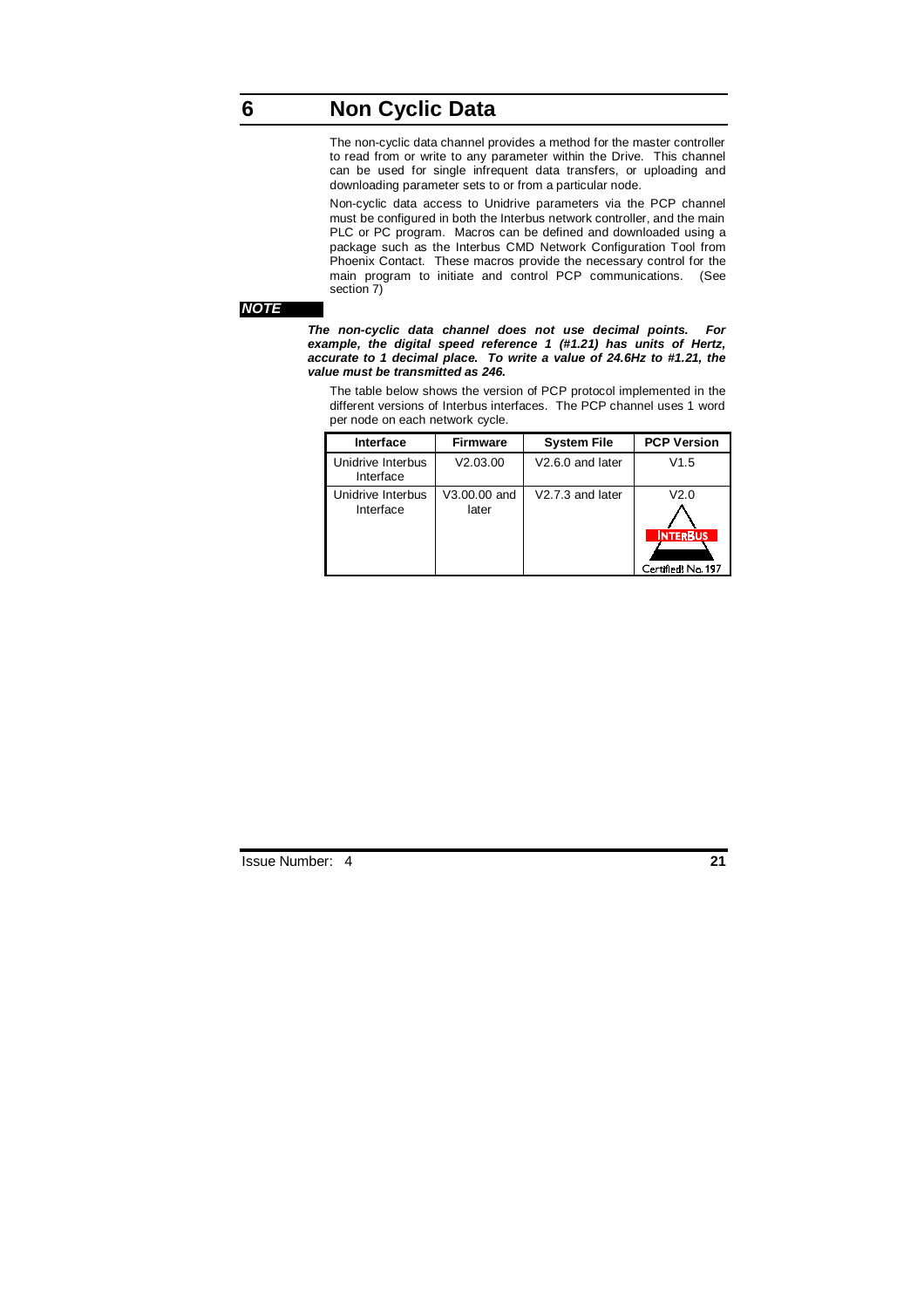## **6.1 PCP V2.0**

Mode 1 non-cyclic communications implements the Peripheral Communication Protocol (PCP) Version 2.0. The Unidrive Interbus has server functionality only. When an Interbus network is initialised, each node with PCP support is assigned a Communication Reference, or CR. The CR is used to identify which the node for which each command is intended.

| The following services are supported: |  |  |
|---------------------------------------|--|--|
|                                       |  |  |

| <b>Function</b> | <b>Description</b>                                                                                                                                                                                   |  |  |  |
|-----------------|------------------------------------------------------------------------------------------------------------------------------------------------------------------------------------------------------|--|--|--|
| <b>INITIATE</b> | Opens a PCP connection with the node at the<br>specified CR                                                                                                                                          |  |  |  |
| <b>ABORT</b>    | Closes the PCP connection to the node at the<br>specified CR                                                                                                                                         |  |  |  |
| READ            | Reads an Index and Sub-Index from node with<br>specified CR                                                                                                                                          |  |  |  |
| WRITE           | Writes a specified number of data bytes to an<br>Index and Sub-Index in node with specified CR                                                                                                       |  |  |  |
| <b>STATUS</b>   | Returns the current state and current operating<br>state of the remote device with specified CR                                                                                                      |  |  |  |
| <b>IDENTIFY</b> | Returns the "ID plates" of the device at the<br>specified CR. The following info is returned:<br>Manufacturer Name:<br>Control Techn.<br>Unidrive UD-74<br>Device Name<br>Revision:<br>Version 03.00 |  |  |  |
| GET OD LONG     |                                                                                                                                                                                                      |  |  |  |

Unidrive parameters are not addressed directly using the PCP channel. Three special objects must be used to the access Unidrive parameters.

### 6.1.1 WRITE Object

Index: 0x5000 Sub-Index: 0x00

This WRITE object is used to send a data value to a parameter within the Unidrive. Four bytes are written to this object.

- 3. Menu number
- 4. Parameter number
- 5. Data high-byte
- 6. Data low-byte

To check that the WRITE object command has been successfully implemented, use the STATUS object to check the status byte returned.

## 6.1.2 READ Object

Index: 0x5001 Sub-Index: 0x00

Reading a parameter value from the Unidrive is done is two stages. The data bytes written to the READ object defines the target parameter to be read, but does not return the actual parameter value. Two bytes are written to this object.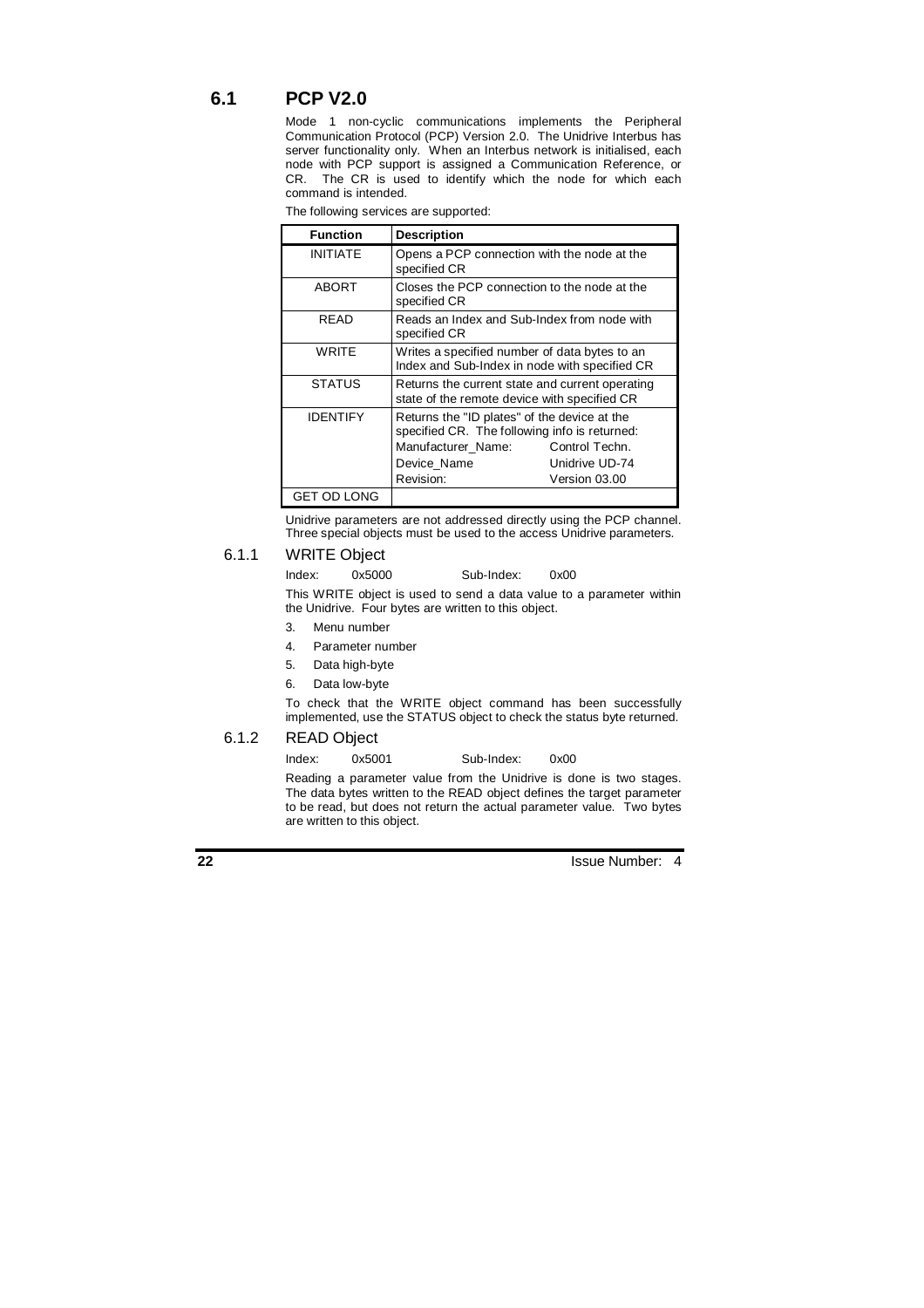- 1. Menu number
- 2. Parameter number

The actual value returned from the value must be read using the STATUS object. Once a READ parameter has been defined, the READ object is not required again until the target parameter needs to be changed.

## 6.1.3 STATUS Object

Index: 0x5002 Sub-Index: 0x00

This object returns the menu, parameter and data value of the last object sent, plus a status byte. The Unidrive parameter specified by the READ object is actually read on receipt of the STATUS object. Rereading the STATUS object will re-read the Unidrive parameter and return the updated parameter value.

- 1. Menu number
- 2. Parameter number
- 3. Data high-byte
- 4. Data low-byte
- 5. Status byte

The status byte indicates whether the READ or WRITE message was implemented successfully.

| <b>Status</b><br><b>Byte</b> | <b>Indication</b> | <b>Description</b>                                                                                                                                                              |
|------------------------------|-------------------|---------------------------------------------------------------------------------------------------------------------------------------------------------------------------------|
| 0x80                         | <b>RFADY</b>      | The previous PCP message was implemented<br>successfully in the Unidrive                                                                                                        |
| 0xC0                         | <b>ERROR</b>      | An error occurred with the previous PCP<br>message. This can be caused writing a value<br>of range, writing to a read-only parameter of<br>reading from a write-only parameter. |

#### **NOTE**

**The decimal point is ignored with data values transferred using Interbus. A Unidrive parameter with a value of 1.23 will return the value 123 or 0x7B.**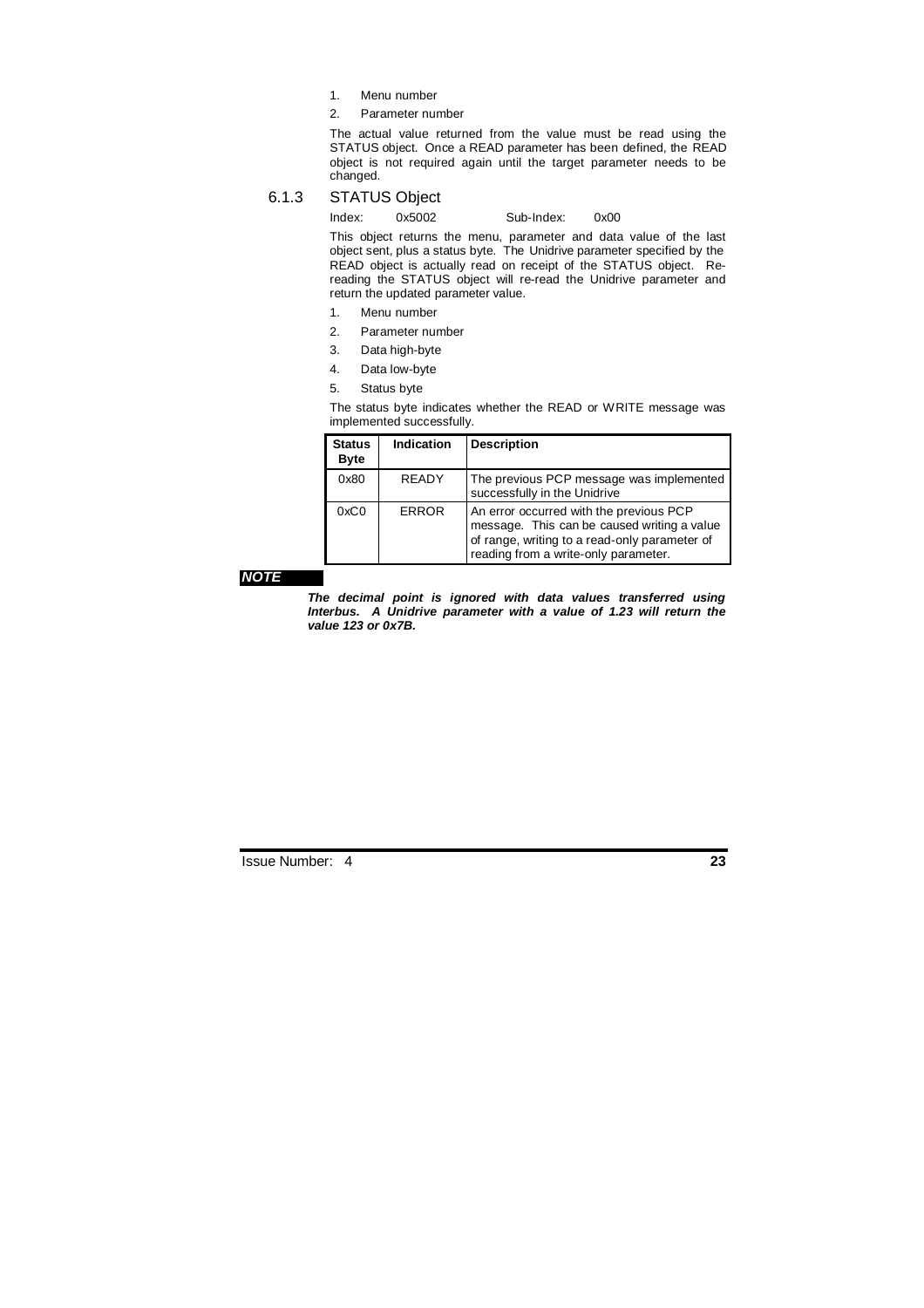#### 6.1.4 Reading parameters using PCP

To read a parameter from a Unidrive using the PCP channel, the READ and STATUS objects must be used. The menu and parameter references are written to the READ object, with the data value and status byte returned when the STATUS object is read.

The sequence of events required is shown in the diagram below.



An INITIATE\_REQUEST command must be used to establish a PCP connection to each node on the network to which PCP commands will be sent. Once a PCP connection has been established, the INITIATE\_REQUEST command is not required again unless a network error causes the PCP connection to be aborted by the master controller.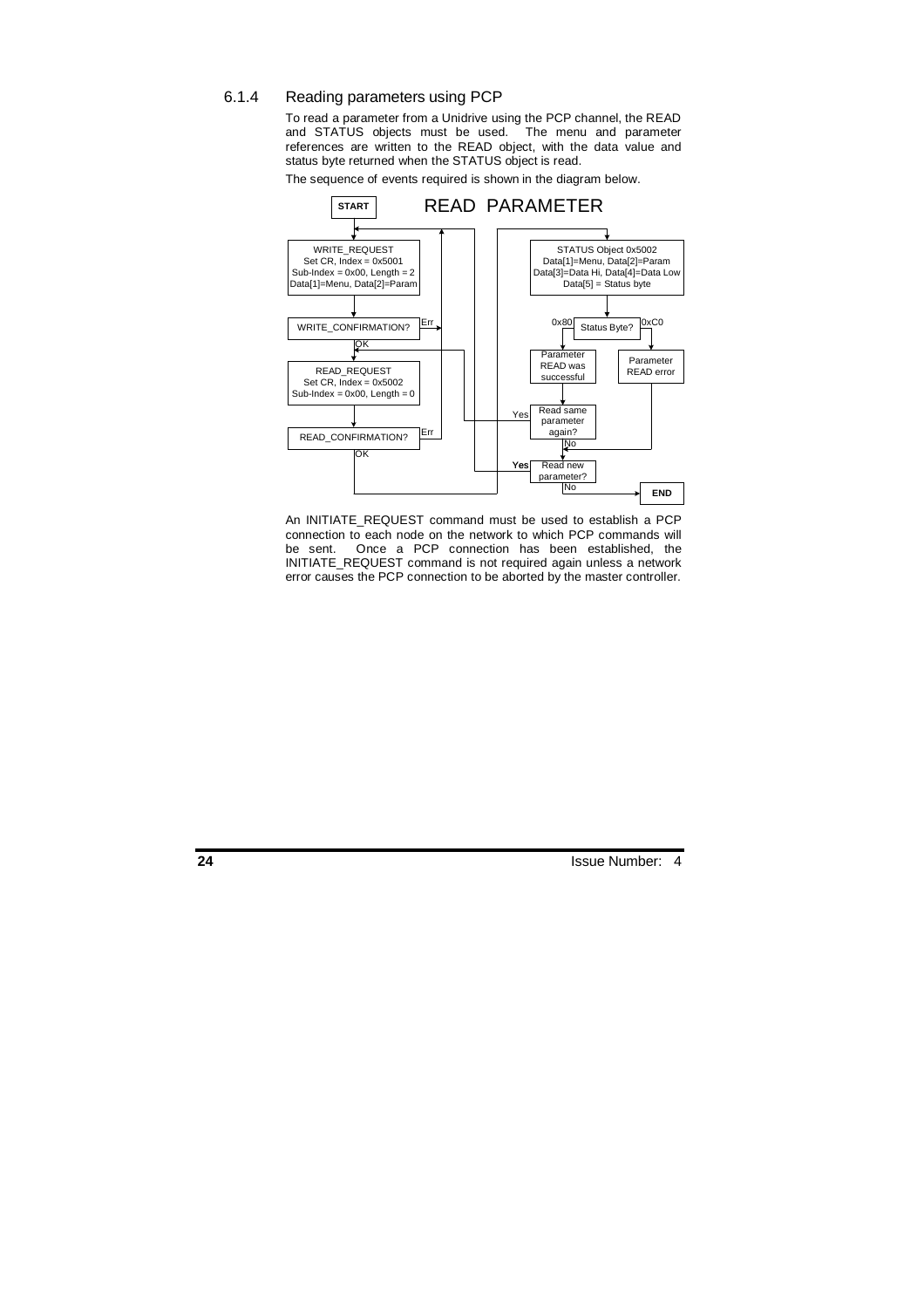### 6.1.5 Writing parameters using PCP

To write a parameter to the Unidrive using the PCP channel, the WRITE and STATUS objects must be used. The menu and parameter references, plus the data high and data low bytes are written to the WRITE object. These values are returned, along with the status byte when the STATUS object is read.

The sequence of events required is shown in the diagram below.



An INITIATE\_REQUEST command must be used to establish a PCP connection to each node on the network to which PCP commands will be sent. Once a PCP connection has been established, the INITIATE\_REQUEST command is not required again unless a network error causes the PCP connection to be aborted by the master controller.

The non-cyclic data channel provides the controlling PLC with a method of reading from or writing to any parameter within the Drive. This channel can be used for single infrequent data transfers, or uploading and downloading parameter sets for a particular node. This would allow the PLC program detect new or replacement nodes, and download the required parameter set.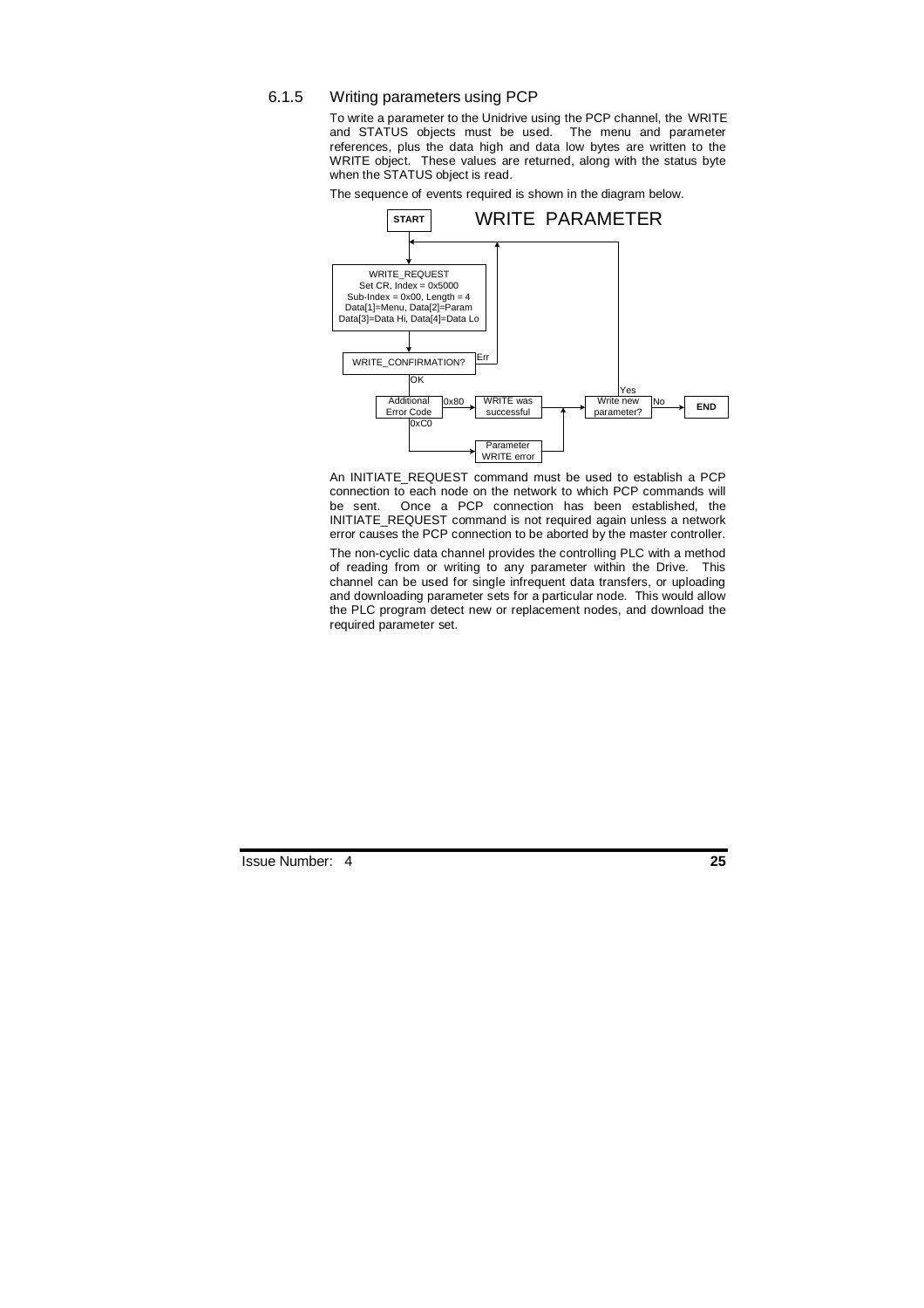## **6.2 Interbus Set-up using Non-Cyclic Data**

The Unidrive Interbus interface can also be configured via the noncyclic data channel. Menu 20 in the Unidrive contains the parameter values currently being used, and these can be modified as required. Cyclic data mapping parameters can be edited via the non-cyclic data, but changes made to the data mapping will not take effect until the UD70 has been reset.

Setting #17.19 to 1 will store the mapping changes in the Interbus interface, and reset the Interbus interface. The Interbus master controller may detect a brief error while the Unidrive Interbus interface resets and re-configures itself.

The parameters listed below are the parameters that can be written to configure the Interbus interface.

| Param  | <b>Default</b> | <b>Description</b>                                                                            |  |  |
|--------|----------------|-----------------------------------------------------------------------------------------------|--|--|
| #20.07 | #90.11         | IN Channel 1 Mapping                                                                          |  |  |
| #20.03 | #2.01          | IN Channel 2 Mapping                                                                          |  |  |
| #20.04 | #4.02          | IN Channel 3 Mapping                                                                          |  |  |
| #20.06 | #90.11         | <b>OUT Channel 1 Mapping</b>                                                                  |  |  |
| #20.01 | #1.21          | OUT Channel 2 Mapping                                                                         |  |  |
| #20.02 | #4.08          | OUT Channel 3 Mapping                                                                         |  |  |
| #20.11 | 200            | Trip Delay Time in ms (See section 9.1)                                                       |  |  |
|        |                | If no network messages are received in this<br>time period, the network loss trip is invoked. |  |  |
| #20.13 | $\Omega$       | Reserved, must be set to 0.                                                                   |  |  |
| #17.14 | $\Omega$       | Network Loss Trip Enable                                                                      |  |  |
| #17.19 | 0              | <b>UD70 Store and Reset</b>                                                                   |  |  |

The parameters listed in the table below return information about the Interbus interface. Writing to these parameters will not affect the operation of the node.

| Param  | <b>Description</b>                                                                                                             |
|--------|--------------------------------------------------------------------------------------------------------------------------------|
| #20.14 | Option ID Code (See section 8.1)<br>Indicates the fieldbus type, flavour and hardware version.                                 |
|        |                                                                                                                                |
| #20.15 | Software Version Vxx.yy (See section 8.2)<br>Indicates the firmware version fitted to the Interbus interface                   |
|        |                                                                                                                                |
| #20.50 |                                                                                                                                |
|        | Fieldbus Diagnostic (See section 8.6)<br>Indicates the number of message being processed by the<br>Unidrive Interbus interface |
| #17.02 | System File Version (See section 8.3)                                                                                          |

Parameters #20.01 to #20.20, and #20.50, are reserved for use by the Unidrive Interbus interface. Unpredictable behaviour of the Interbus interface may result if these parameters are used for other purposes.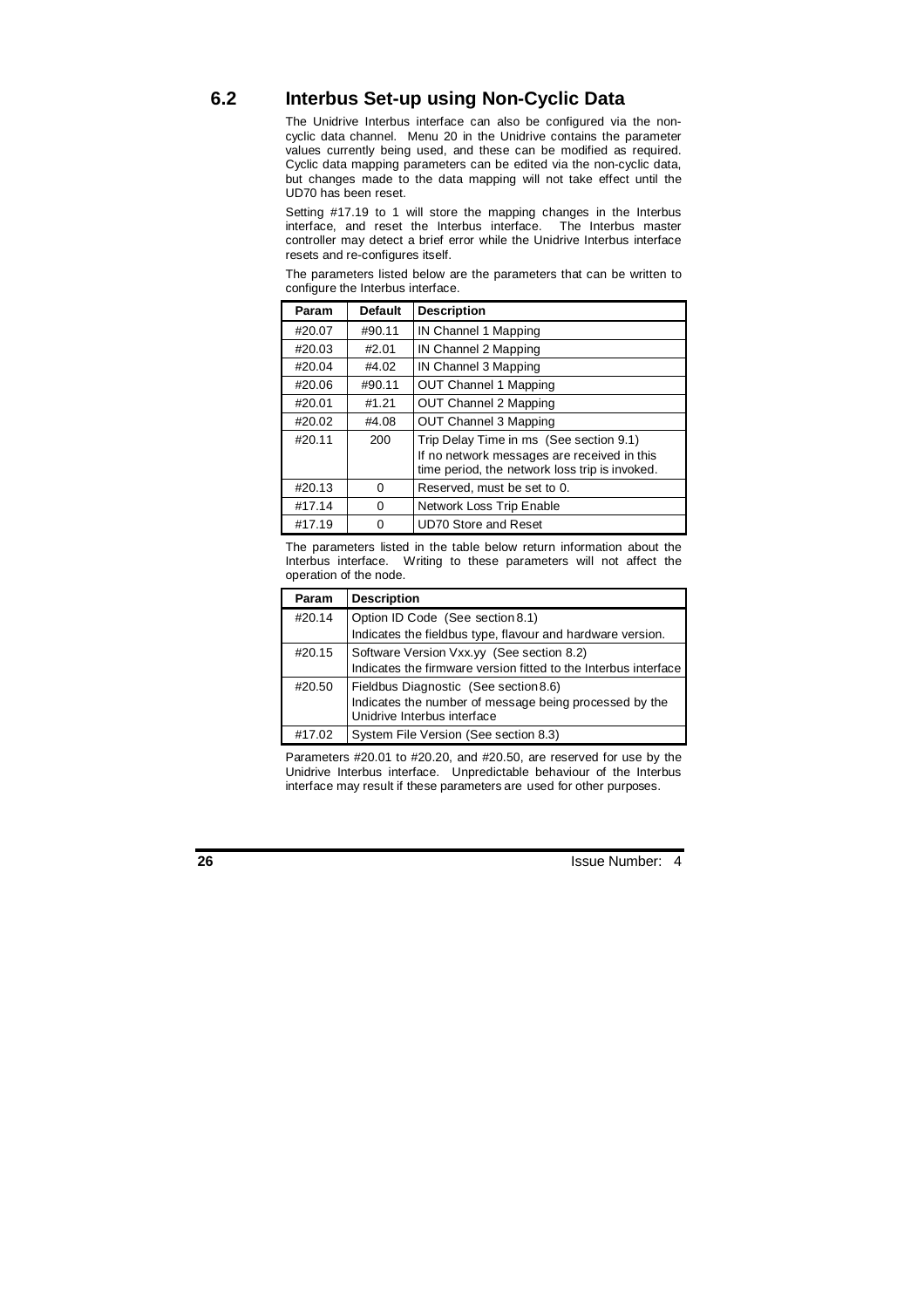# **7 Interbus CMD Tool Support Files**

## **7.1 Interbus CMD Tool**

The CMD Tool is the software package used to configure and diagnose the Generation 4 Interbus master controllers. An external database file is available from Control Techniques that contains full product descriptions and bitmaps for Unidrive and Commander SE. This allows easy inclusion of the Unidrive in Interbus networks.

A database file is provided to describe the Unidrive data format. The non-cyclic channel configuration is also included to support PCP. Unidrive bitmap files are also included.

| Drive    | <b>Filename</b> |  |
|----------|-----------------|--|
| Unidrive | CT IBS. ZIP     |  |

The file CT\_IBS.ZIP contains a text file README\_CT.TXT. This contains the instructions on how to install the Unidrive support file to the appropriate directories, and import it into the CMD Configuration Tool. Contact your local Drive Centre to obtain the above file.

#### **NOTE**

**The Interbus CMD Tool support files are not essential when configuring an Interbus network. Each node can be entered manually, or the master controller can scan the network to determine which nodes are connected.** 

## **7.2 Interbus Data Formats**

| Non-cyclic           | Cyclic | Interbus ID | <b>Process Data</b> | <b>CMD Tool</b> |
|----------------------|--------|-------------|---------------------|-----------------|
| data mode            | words  | Code        | Channel             | Ref             |
| PCP V <sub>2.0</sub> |        | 0xF3 (243)  | 48 bits             | 103             |

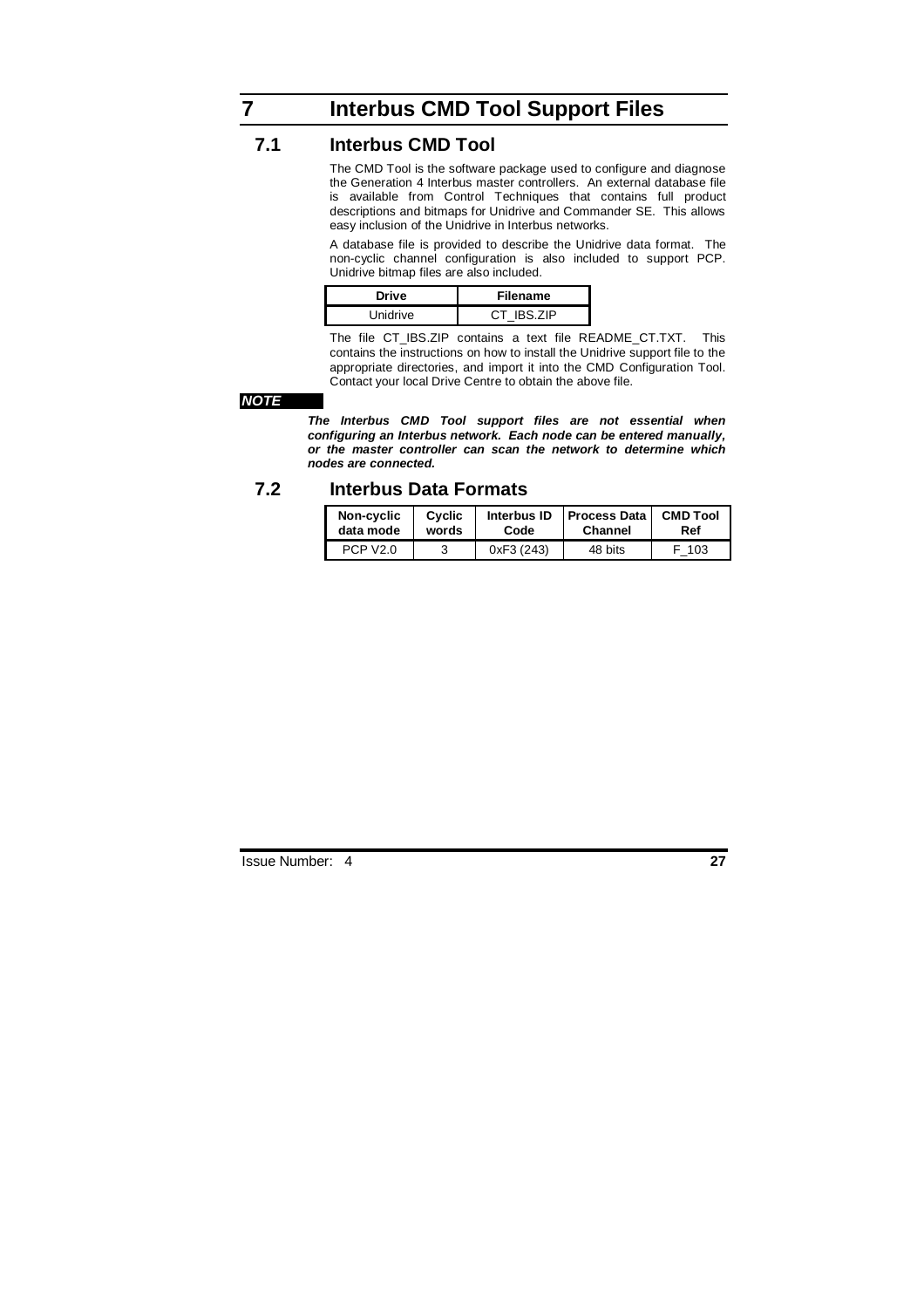# **8 Diagnostics**

The information from the parameters described below should always be noted before contacting Control Techniques for technical support.

## **8.1 Fieldbus Code**

#### **Unidrive: #20.14**

The fieldbus code identifies the hardware level in the option module. This information is vital when trying to determine what upgrades can be performed on older modules.

| #20.14 | <b>Fieldbus</b><br><b>Type</b> | <b>Fieldbus</b><br><b>Flavour</b> | <b>Hardware Revision</b>                |                                       |
|--------|--------------------------------|-----------------------------------|-----------------------------------------|---------------------------------------|
| 200    | (Interbus)                     | (Remote)                          | (UD74A Issue A and<br>UD74B Issue B)    |                                       |
| 201    | (Interbus)                     | (Remote)                          | (UD74A and UD74B<br><b>Issue 01.01)</b> | <b>INTERBUS</b><br>Certified! No. 197 |

## **8.2 Firmware Version**

### **Unidrive: #20.15**

The version of firmware fitted to the DeviceNet interface can be read from #20.15 on Unidrive. The Hardware Revision column shows the hardware level that can accept each version of firmware.

|          | Code | <b>Firmware</b><br><b>Version</b> | <b>Hardware</b><br><b>Revision</b> |                                       |
|----------|------|-----------------------------------|------------------------------------|---------------------------------------|
| Unidrive | 203  | V2.03.00                          |                                    |                                       |
|          | 300  | V3.00.00                          |                                    | <b>INTERBUS</b><br>Certified! No. 197 |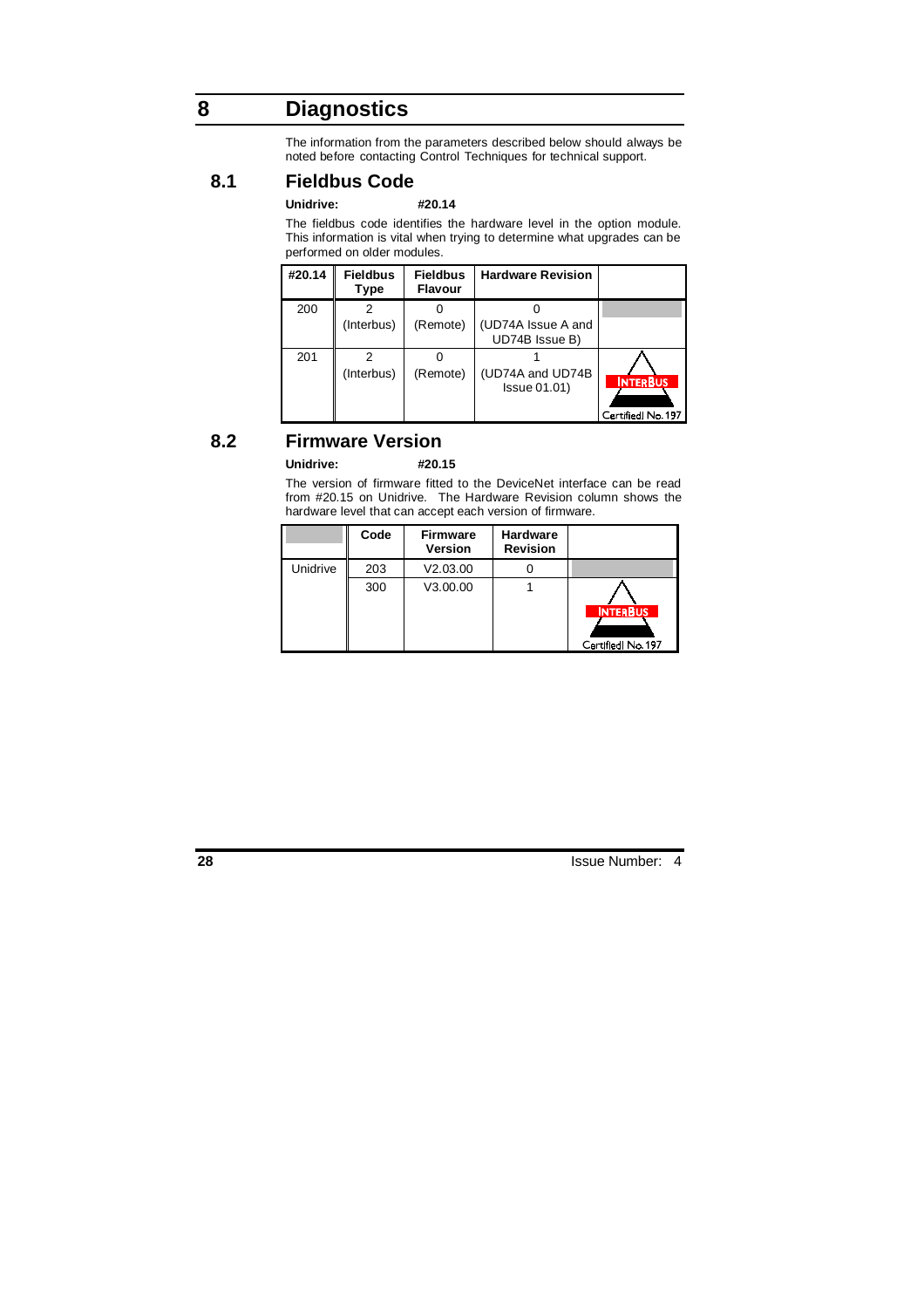## **8.3 System File**

#### **Unidrive: #17.02**

The system file installed in the UD70 must be the correct file for the communications option installed. The system file for the Unidrive Interbus interface is "IBSPROFI.SYS".

The system file that must be installed can depend on the level of hardware and firmware in the module. In general, new system files are backward compatible with older versions of firmware and hardware, but there may be some limitations when upgrading older modules.

The system file version can be read from parameter #17.02 on the Unidrive.

| <b>Hardware</b><br><b>Revision</b> | <b>Firmware</b> | System<br><b>File</b> |      | #17.02 Comments                                                                |
|------------------------------------|-----------------|-----------------------|------|--------------------------------------------------------------------------------|
| 0                                  | V2.03.00        | V2.06.00<br>or later  | 2.60 | V2.06.03 or later is required<br>if the UD70 is to be<br>programmed using SYPT |
|                                    | V3.00.00        | V2.07.03<br>or later  | 2.73 | <b>INTERBUS</b><br>Certified! No. 197                                          |

## **8.4 Node Address**

Each node is automatically assigned a network address by the master controller during network initialisation. The ring nature of the Interbus network means that the node address is determined by the physical location of the node on the network.

#### **8.5 Network Data Rate**

The network data rate is fixed at 500 Kbits/sec.

## **8.6 Network Status**

#### **Unidrive: #20.50**

#20.50 on Unidrive indicates the number of valid messages per second being received by the node. The Interbus network master controller addresses every node on the network once per network cycle, and exchanges the configured amount of information. If a network has been correctly wired, screened and terminated, there will be very few errors occurring, and the number of messages per second displayed on each node should be the same. #20.50 is only updated once per second.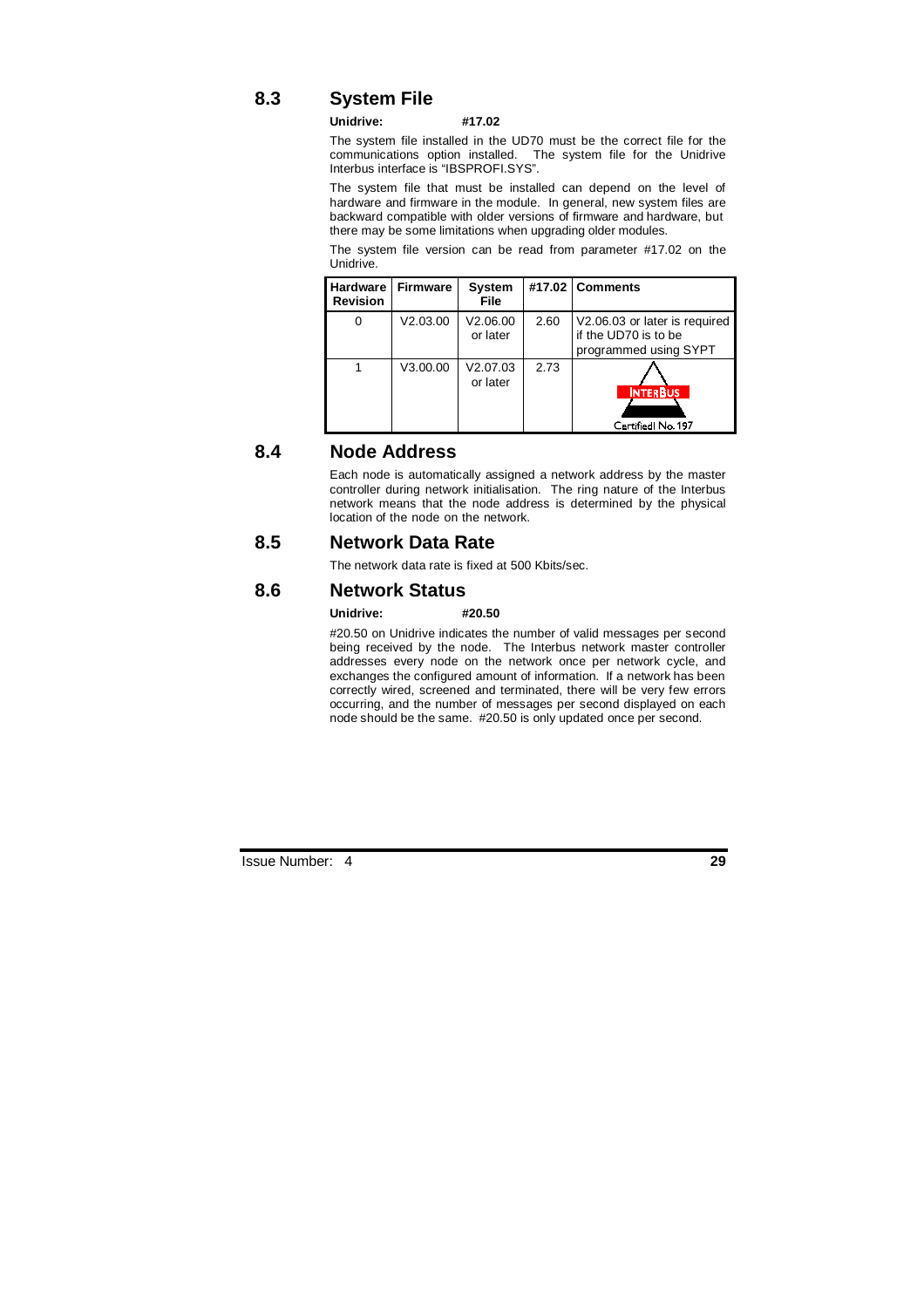**8.7 Diagnostic LEDs** 

| LED          | Indication            | Colour | <b>Description</b>                                                                                               |
|--------------|-----------------------|--------|------------------------------------------------------------------------------------------------------------------|
| RC or<br>СC  | Cable Check           | Green  | Indicates that the cable connection<br>is good. The LED will go off during<br>the reset sequence.                |
| BA           | <b>Bus Active</b>     | Green  | Indicates that the bus is active,<br>and data is being transferred.                                              |
| TR.          | Transmit<br>Receive   | Green  | Indicates that the PCP connection<br>has been made, and data is being<br>transferred through the PCP<br>channel. |
| <b>RD</b>    | Remote Bus<br>Disable | Red    | Indicates that the outgoing remote<br>bus is switched off.                                                       |
| LD or<br>US. | Local Bus<br>Disable  | Red    | Indicates that the Interbus<br>interface is powered up. Local bus<br>is permanently disabled.                    |

#### **NOTE**

**The LED's on the Unidrive Interbus Interface module are inside the plastic, and cannot be seen under normal operating conditions. They can be viewed by removing the top cover of the option module, but this should only be done by suitably qualified personnel during commissioning.** 

### **8.8 No Data Transfer**

If data is not being transferred from the master controller to the Unidrive, make the following checks:

- Check the cabling connections.
- Ensure the correct system file has been downloaded to the UD70.
- Check the controller configuration settings.
- The mapping parameters have been programmed correctly and stored. Reset the UD70 to ensure that the changes take effect.
- Check that there are no mapping parameter conflicts, i.e. an analogue input is not trying to control the same parameter as a cyclic OUT channels. The "Linking Screen" in UniSoft shows all input and output mapping parameters on a single screen for this purpose.
- Check that the network is running, #20.50 >0. (See section 8.6)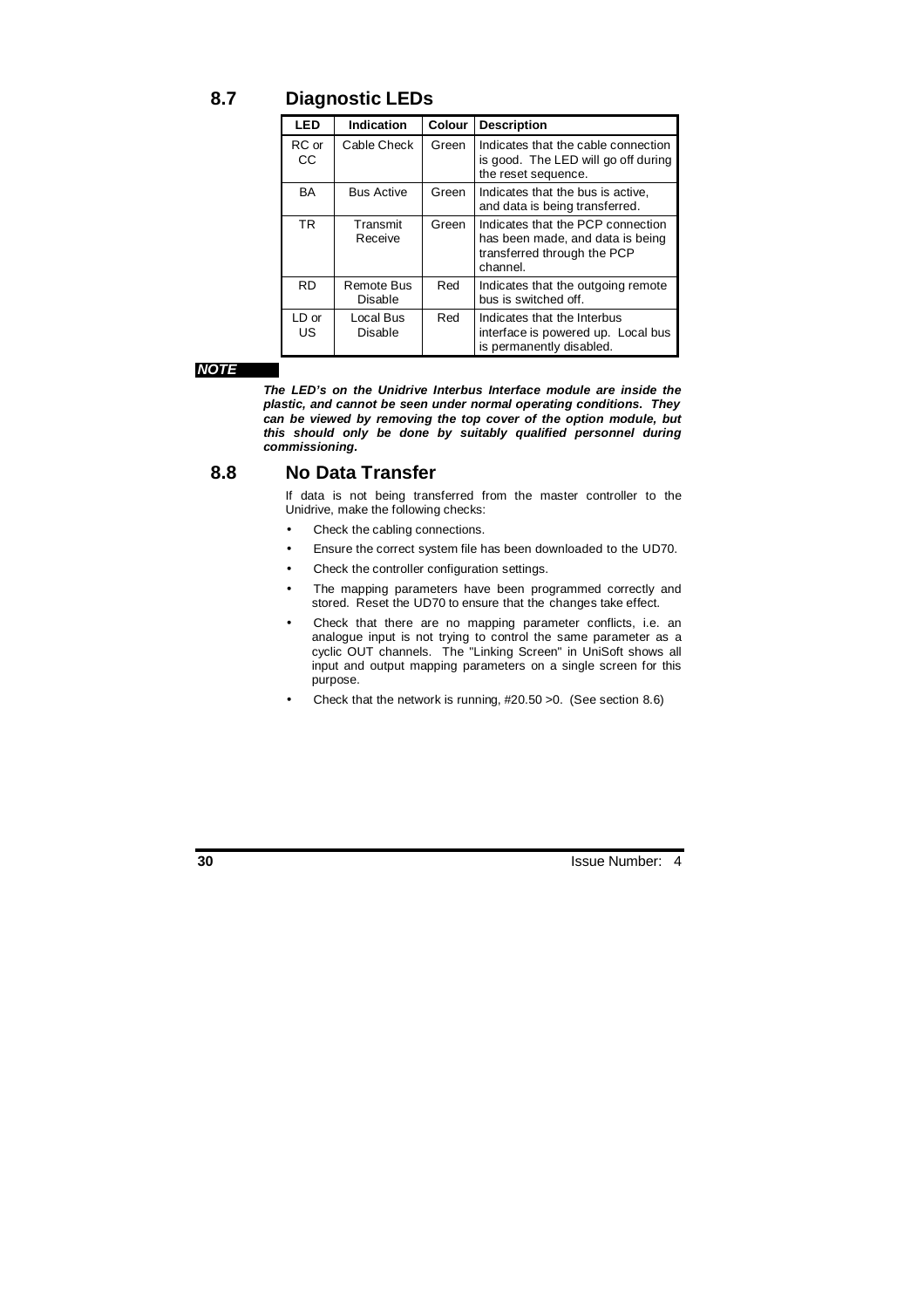# **8.9 Unidrive Trip Codes**

If certain errors occur, the Unidrive will trip and show the trip code in the upper window.

| Trip<br>Code     | Error                                                                                                                                                                                                                  |
|------------------|------------------------------------------------------------------------------------------------------------------------------------------------------------------------------------------------------------------------|
| tr $52$          | This code indicates that the trip originated from the settin g<br>of bit 4 in the control word.                                                                                                                        |
| tr56             | The UD70 does not contain the correct operating system.<br>Download the system file "IBSPROFI.SYS" from the<br>MD29 Toolkit                                                                                            |
| tr57             | An illegal operating system call has been made, e.g.<br>"WRNET". This is a CTNet command, and is not available<br>with Interbus.                                                                                       |
| tr <sub>60</sub> | This trip indicates that the time-out trip has been<br>activated. The number of network cycles per second has<br>dropped to zero in the trip time period when cycles were<br>counted in the previous trip time period. |

Refer to section 9.3 for details about resetting the Unidrive using the Interbus network.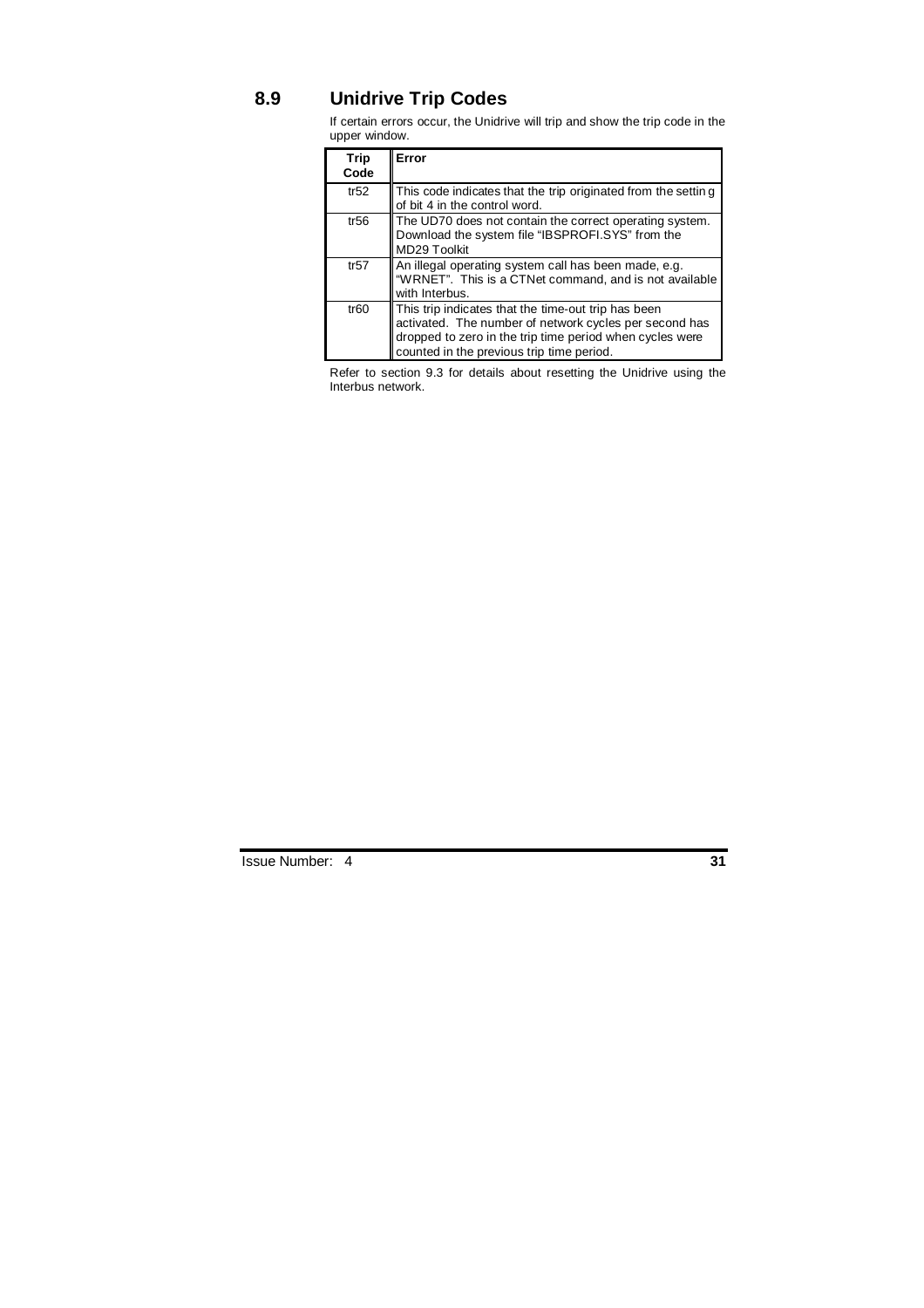# **9 Advanced Features**

## **9.1 Network Loss Trip**

#### **Unidrive: #20.11**

The Interbus interface counts the number of valid network cycles received in a time period specified by #20.11. The trip is triggered if no messages are received in a given sample period, and messages were received in the previous sample period. The default setting for #20.11 is 48ms.



As can be seen from the diagram, the actual time from network loss to Drive trip will range from #20.11 ms to 2 \* #20.11 ms. By decreasing #20.11, the maximum trip time will be reduced, but if the trip time is set too low, spurious network loss trips will be seen.

The actual network loss trip time depends entirely on the number of messages per second being received under normal operation. As a rough guide, the network loss trip time (#20.11) should be set such that a minimum of 10 messages will be received in any given sample period under normal operating conditions.

#### **NOTE**

**The network loss trip delay is specified in ms, but the time set will be rounded up to the nearest multiple of 16ms. Hence, if the time delay is set to 100ms, this will be rounded up to 112ms.**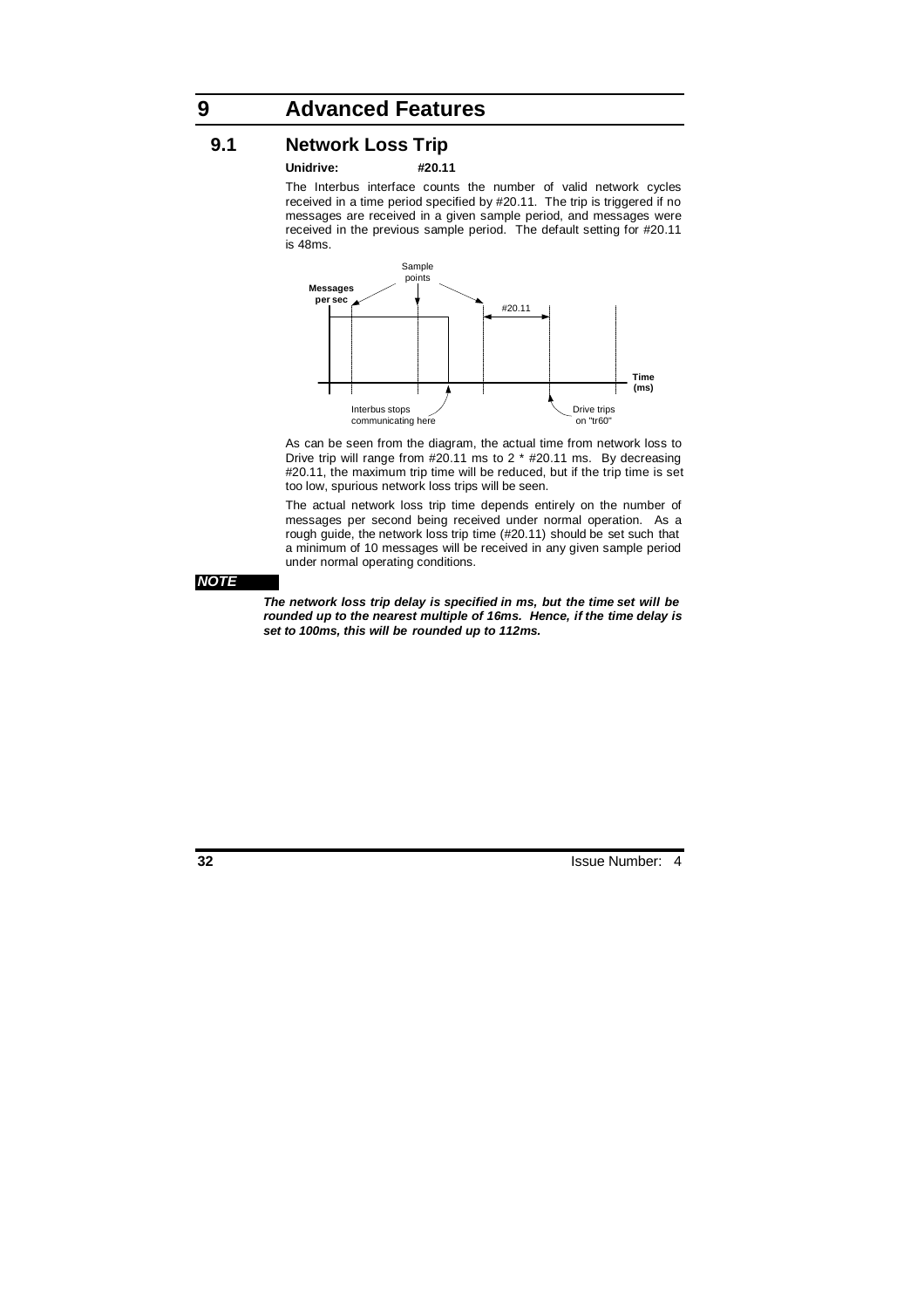## **9.2 Unidrive Sequencing Mode 3**

The default sequencing mode for Unidrive is the Wire-Proof PLC Mode. If PLC Mode is selected  $(\#6.04 = 3)$ , the sequencing bits  $(\#6.30 - \#6.32)$ have slightly different functions.

| Control<br>Word | <b>Parameter</b> | <b>Sequencing Bit</b> | <b>PLC Mode</b><br>$(H6.04 = 3)$ |
|-----------------|------------------|-----------------------|----------------------------------|
| b <sub>0</sub>  | #6.15            | Enable                | Enable                           |
| b1              | #6.30            |                       | Run                              |
| b2              | #6.31            |                       | Jog                              |
| b <sub>3</sub>  | #6.32            |                       | Reverse                          |

**ENABLE** the display will show "Inh" when set at 0, and depends on #6.30 and #6.32 when set to 1. Setting #6.15 to 0 overrides #6.30 and #6.32, and immediately disables the Unidrive. The motor will coast to rest if it is running when the Unidrive is disabled.

#### **JOG** the jog bit must be set, along with the appropriate run and direction signals.

To reset the Unidrive using the Interbus network, use the non-cyclic channel to set #10.38 to 100. The Unidrive will clear #10.38 back to 0 and reset. (See Unidrive manual for more information.)

Some example control word values for the Unidrive are given in the tables below.

| $b15 - b12$ | $b11-b8$ | $b7-b4$ | $b3-b0$ | Value  | Action (PLC mode)   |
|-------------|----------|---------|---------|--------|---------------------|
| 0000        | 0010     | 0000    | 0000    | 0x0200 | Drive disable       |
| 0001        | 1110     | 0000    | 0001    | 0x1E01 | Enabled + stopped   |
| 0001        | 1110     | 0000    | 0011    | 0x1E03 | Enabled $+$ run fwd |
| 0001        | 1110     | 0000    | 1011    | 0x1E0B | $Enabled + run rev$ |
| 0001        | 1110     | 0000    | 1111    | 0x1E07 | Enabled $+$ jog rev |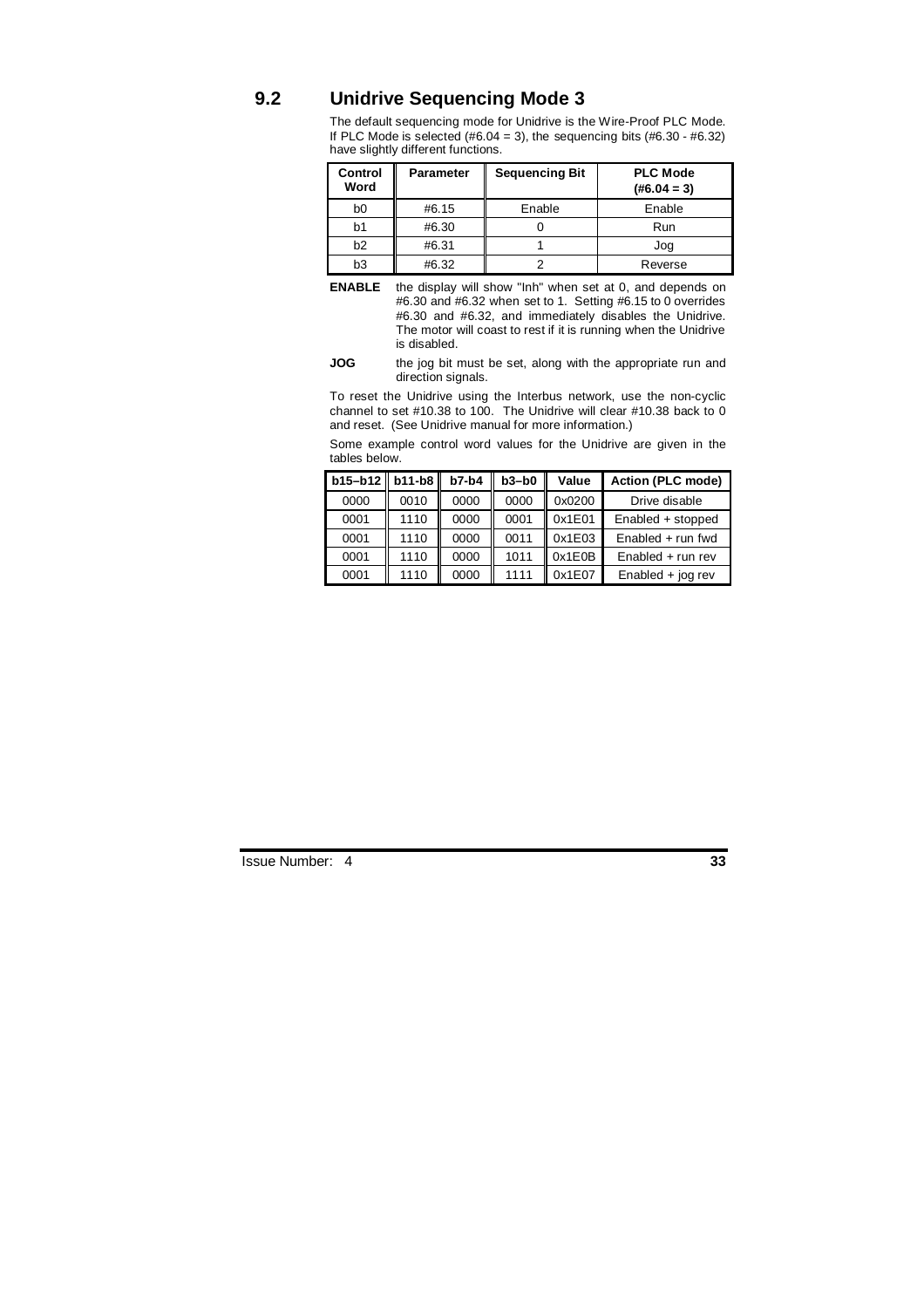## **9.3 Drive Reset Using The Interbus Network**

The Unidrive control word does not provide a RESET bit to clear a trip condition in the Unidrive. There are three methods of resetting the Unidrive from the master controller via the Interbus network.

#### 9.3.1 Reset Without DPL Code

To implement a RESET function without using DPL code, one of the application bits in the control word (see section 5.6) must be used. The application bits directly control #18.31, #18.32 and #18.33, so one of these parameters must be used to control the RESET function (#10.33) of the Unidrive. A 0-1 transition of the application bit will reset the Unidrive.

Assuming #18.31 is to be used as the RESET bit, one of the programmable logic functions in menu 9 can be used to link #18.31 to #10.33, and control resetting of the Unidrive. The table below shows the Unidrive parameter settings required. An alternative configuration using logic function 2 can be implemented by using the parameters in brackets instead.

| <b>Parameter</b> | Value | <b>Parameter</b> | Value |
|------------------|-------|------------------|-------|
| #9.04 (#9.14)    | 18.31 | #9.08 (#9.18)    |       |
| #9.05 (#9.15)    |       | #9.09 (#9.19)    | 0.0   |
| #9.06 (#9.16)    | 0.00  | #9.10 (#9.20)    | 10.33 |

By default, #10.33 is directly controlled by digital input 2. This must be disabled by setting the mapping parameter for digital input 2 (#8.13) to another value.

If the terminal reset function is required in addition to a fieldbus reset function, logic function 1 or 2 can be configured as an OR function of the fieldbus and terminal reset signals. The parameter settings for menu 9 to implement this are shown below.

| <b>Parameter</b> | Value       | <b>Parameter</b> | Value |
|------------------|-------------|------------------|-------|
| #8.13            | $\le$ 10.33 | (#9.17)<br>#9.07 |       |
| (H9.14)<br>#9.04 | 18.31       | #9.08 (#9.18)    |       |
| (#9.15)<br>#9.05 |             | #9.09 (#9.19)    | 0.0   |
| (#9.16)<br>#9.06 | 8.02        | (#9.20)<br>#9.10 | 10.33 |

#### **NOTE**

**The Unidrive may need to be reset several times if multiple trips have occurred. As the reset will only occur on a 0 -1 transition of #10.33, the master controller should toggle the RESET bit until Drive Healthy (bit 0 of the status word) goes to 1.**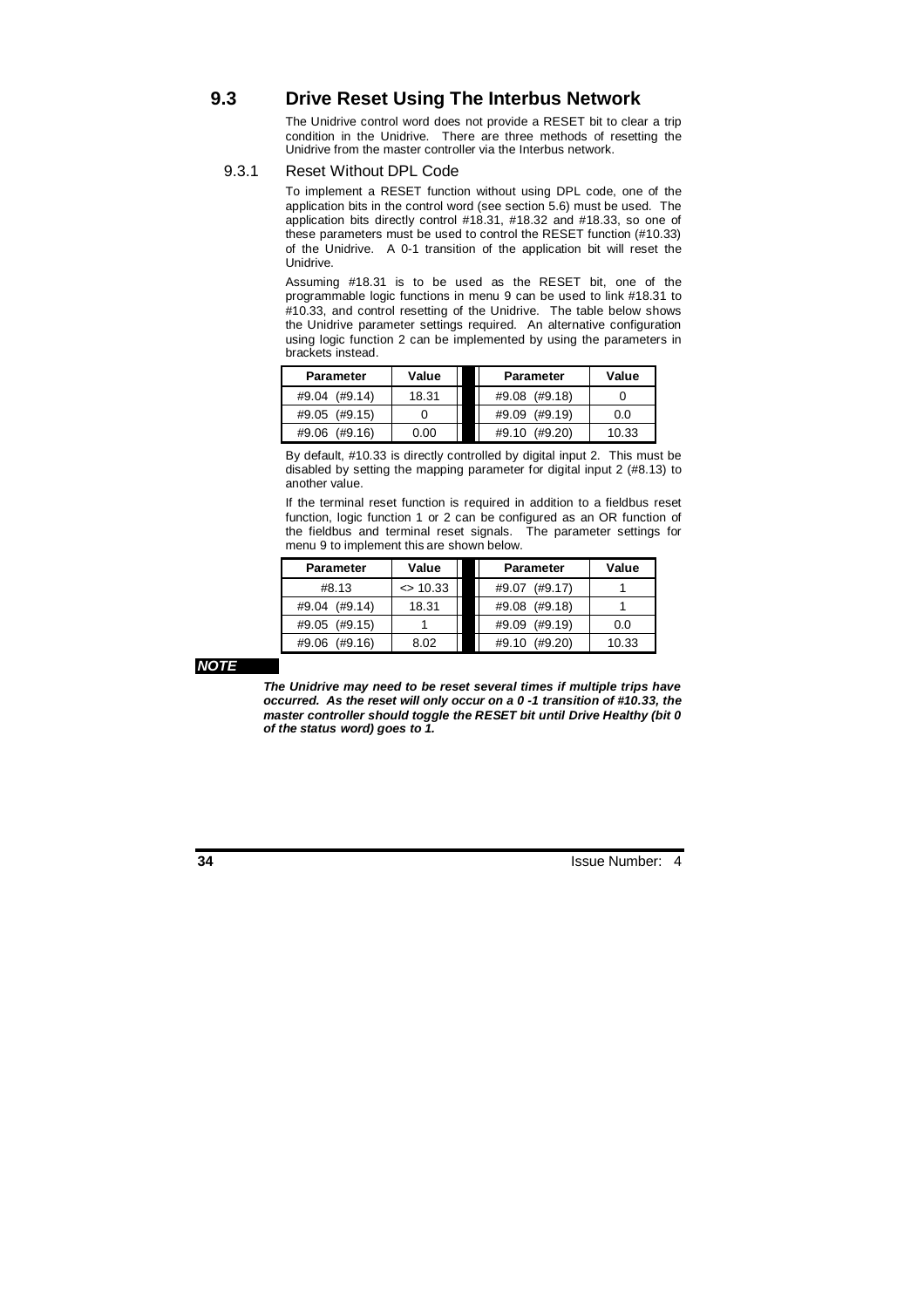### 9.3.2 Reset Using PCP Communications

If PCP communication has been implemented in the master controller, the Unidrive can be reset by writing a value of 100 to #10.38. The Unidrive may require several reset attempts is multiple trips have occurred. Use bit 0 of the status word (Drive Healthy) to check that the Unidrive has been successfully reset. (See sections 5.7 and 6)

### 9.3.3 Reset Using DPL Code

If both of the menu 9 logic functions within the Unidrive are being used, some DPL code can be used to monitor the control word, and reset the Unidrive. The code should be placed in the SPEED, ENCODER or CLOCK task to ensure frequent scanning of the RESET bit. **ENCODER {** 

```
; check for 0 to 1 transition of RESET bit 
IF reset% = 1 AND old_reset% = 0 THEN
```
**reset% = #18.31** ; new state of RESET signal

```
 ; set #10.38 to 100 until Drive Healthy bit is set 
\mathbf{D} #10.38 = 100 
 LOOP WHILE #10.01 = 0
```
**ENDIF** 

**old\_reset% = reset%** ; store current state of RESET signal **}** 

If another trip condition occurs while the Unidrive is tripped, the Unidrive must be reset twice before all trips are cleared. This is achieved by using the **DO... WHILE** loop until the Drive Healthy bit (#10.01) is set.

#### **NOTE**

**If a run-time (program) error occurs in the UD70, the DPL program will stop, and the master controller will not be able to reset the Unidrive using the Interbus network.** 

## **9.4 Non-Cyclic Parameter Store**

| Unidrive: | #17.19 |  |
|-----------|--------|--|
|           |        |  |

 $0 = no$  action  $1 = store$  Interbus configuration

Setting #17.19 to 1 will store all #20.PP parameters, and all internal 32 bit \_Pxx% and \_Qxx% registers. The Interbus interface will also be reset, causing the Interbus network to stop. Any changes made to the configuration via the non-cyclic communications channel will take effect when the reset sequence has been completed.

#### **NOTE**

**Resetting the Interbus interface will cause the network to stop. The Unidrive Interbus interface will take approximately 700ms to complete the reset sequence, after which the network can be re-started.**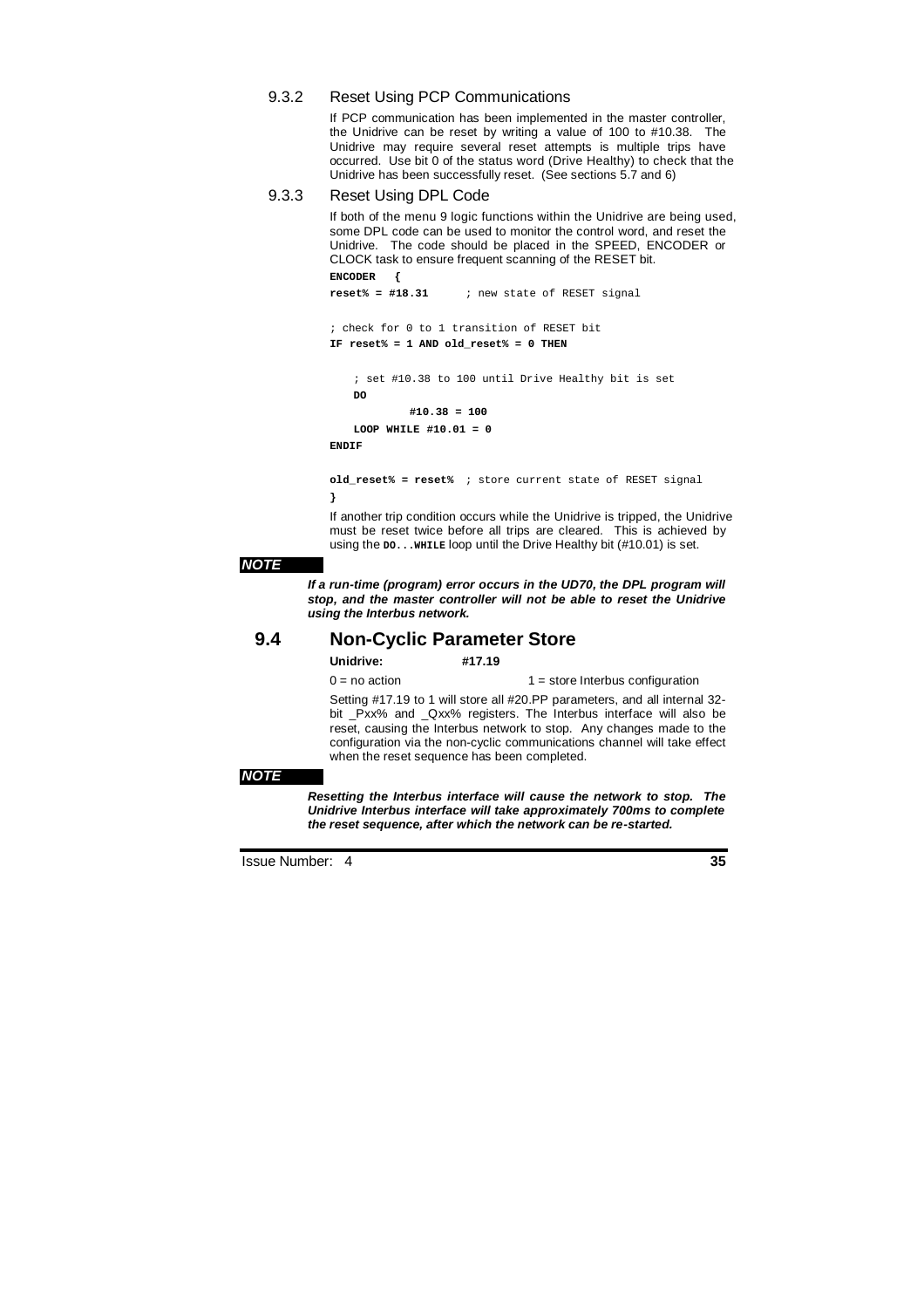# **9.5 EVENT Task Trigger on UD70**

#### **Unidrive: #17.23**

The EVENT task is a high priority task in the UD70 that can be triggered either by the timer/counter unit, or by the Interbus network.

When the fieldbus network is selected as the trigger source, the EVENT task is triggered in every Interbus network cycle.  $\overline{\phantom{a}}$ 

| #17.23 | <b>EVENT Task</b><br><b>Trigger Source</b> | <b>Comments</b>                                                                                                                                       |
|--------|--------------------------------------------|-------------------------------------------------------------------------------------------------------------------------------------------------------|
|        | Timer/Counter<br>Unit                      | The EVENT task is triggered when the<br>counter rolls over/under, or by digital<br>input 0 on the UD70. Refer to UD70<br>Manual for more information. |
|        | Interbus                                   | The EVENT task is triggered every time<br>new data arrives from the Interbus<br>network, and is passed to the UD70.                                   |

Care must be taken not to put too much code in the EVENT task. It has a higher priority than all other UD70 tasks except for the INITIAL task, so an extended EVENT task could easily prevent the SPEED task from running, and cause the UD70 to trip.

## **NOTE**

**This feature is only available with system file V2.07.06 or later.**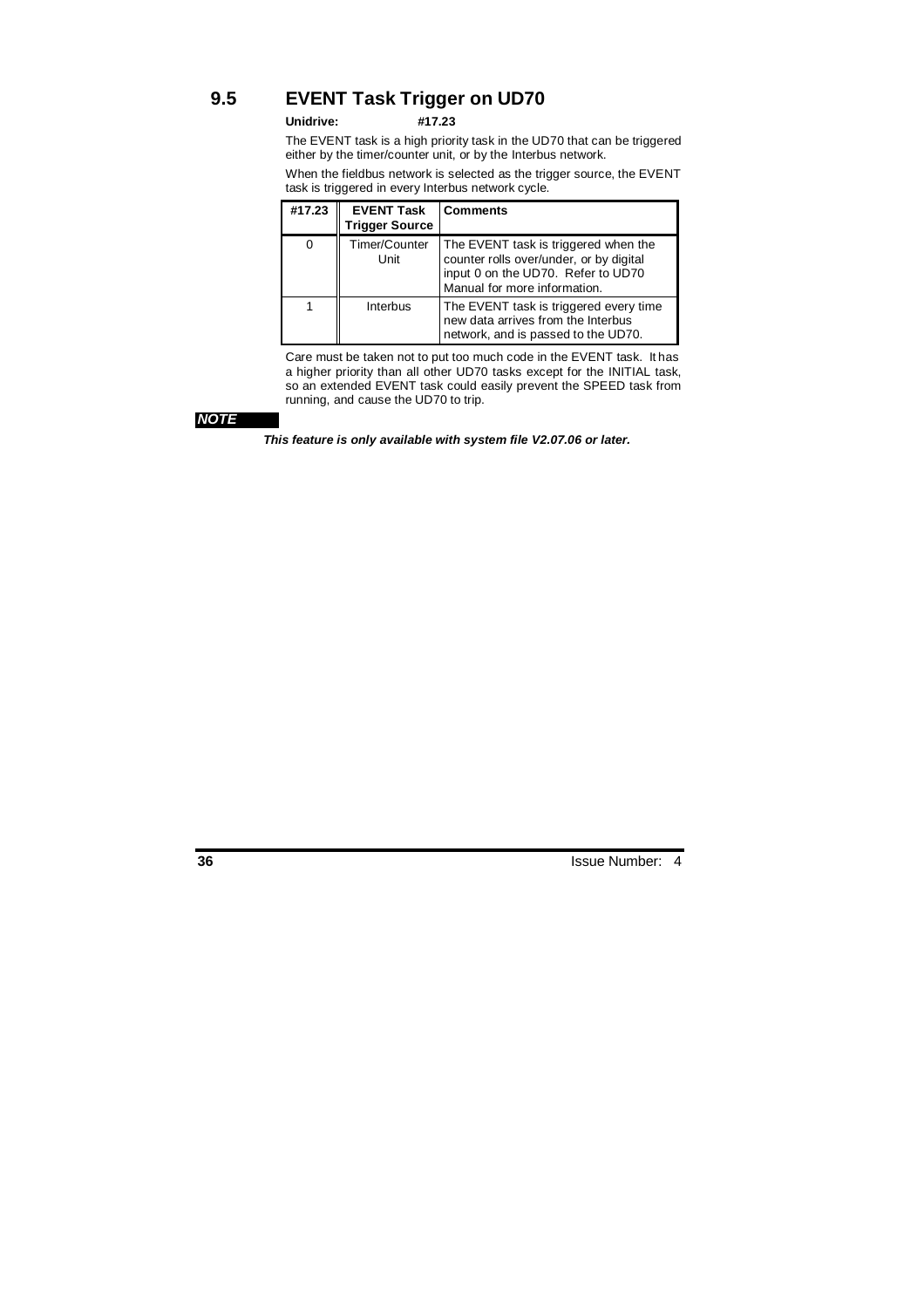# **10 Quick Reference**

# **10.1 Complete Parameter Reference**

| <b>Parameter</b> | <b>Default</b> | <b>Description</b>                                                         |
|------------------|----------------|----------------------------------------------------------------------------|
| #20.01           | 121            | IN Channel 2 Mapping                                                       |
| #20.02           | 408            | IN Channel 3 Mapping                                                       |
| #20.03           | 201            | OUT Channel 2 Mapping                                                      |
| #20.04           | 402            | <b>OUT Channel 3 Mapping</b>                                               |
| #20.06           | 9011           | IN Channel 1 Mapping                                                       |
| #20.07           | 9011           | OUT Channel 1 Mapping                                                      |
| #20.11           | 48             | Trip Delay Time (ms)                                                       |
| #20.14           | 201            | Option ID Code (Read only)                                                 |
| #20.15           | 300            | Software Version Vxx.yy where software<br>version is Vxx.yy.zz (Read only) |
| #20.50           |                | Fieldbus Diagnostic (Read only)<br>Also displayed in #0.47                 |
| #20.05           | $\Omega$       | Reserved                                                                   |
| #20.08           | 0              | Reserved                                                                   |
| #20.09           | 0              | Reserved                                                                   |
| #20.10           | $\Omega$       | Reserved                                                                   |
| #20.12           | 0              | Reserved                                                                   |
| #20.13           | $\overline{0}$ | Reserved                                                                   |
| #20.16           | 0              | Reserved                                                                   |
| #20.17           | $\overline{0}$ | Reserved                                                                   |
| #20.18           | 0              | Reserved                                                                   |
| #20.19           | 0              | Reserved                                                                   |
| #20.20           | $\Omega$       | Reserved                                                                   |

# **10.2 Interbus Data Formats**

| Format | Non-cyclic | Cyclic | Interbus ID | <b>Process Data</b> |
|--------|------------|--------|-------------|---------------------|
|        | data mode  | words  | Code        | <b>Channel</b>      |
| 103    |            |        | 0xF3 (243)  | 48 bits             |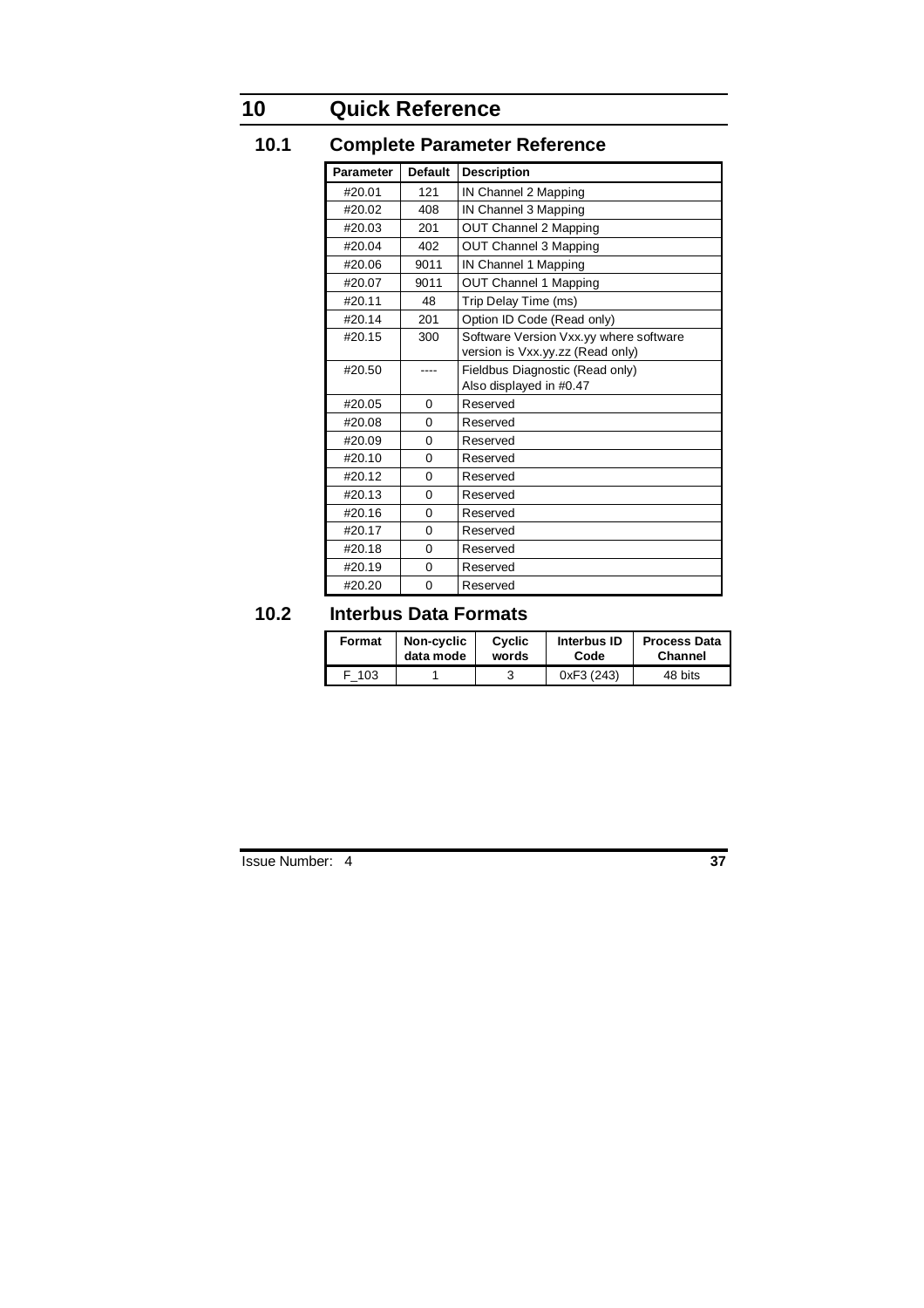# **10.3 Fieldbus Control Word**

| b15            | <b>b14</b>     | <b>b13</b> | <b>B12</b>     | b11            | <b>b10</b> | b9             | b8     |
|----------------|----------------|------------|----------------|----------------|------------|----------------|--------|
| M <sub>6</sub> | M <sub>5</sub> | #18.33     | M <sub>3</sub> | M <sub>2</sub> | M1         | M <sub>0</sub> | #18.32 |

| b7                                                                    | b6 | b <sub>5</sub> | b4 | b3  | b2 | b1         | b0         |
|-----------------------------------------------------------------------|----|----------------|----|-----|----|------------|------------|
| $\frac{418.31}{141.31}$ #1.46 $\frac{41.45}{141.45}$ TRIP RUN JOG RUN |    |                |    | REV |    | <b>FWD</b> | I ENABLE I |

| <b>Bit</b>     | <b>Function</b>          | <b>Description</b>                                                                                                                                                                                                                                                                                                |
|----------------|--------------------------|-------------------------------------------------------------------------------------------------------------------------------------------------------------------------------------------------------------------------------------------------------------------------------------------------------------------|
| $\Omega$       | <b>FNABLE</b>            | Set to 1 to put the Unidrive in READY mode. (The<br>hardware ENABLE must also be present.) The RUN<br>FWD, JOG and RUN REV bits will have no effect<br>unless the ENABLE bit is set to 1. The Unidrive<br>outputs are disabled immediately when the ENABLE<br>bit is reset to 0, and the motor will coast to stop |
| 1              | <b>RUN</b><br><b>FWD</b> | Set to 1 to run the motor in the forwards direction.<br>Reset to 0 to decelerate the motor to a controlled<br>stop before the Unidrive output stage is disabled                                                                                                                                                   |
| $\overline{2}$ | <b>JOG</b>               | Set to 1 with RUN FWD or RUN REV bit also set to<br>jog the motor in the appropriate direction. The<br>Unidrive will ramp the motor to the normal speed or<br>stop when the JOG bit is reset to 0, depending on<br>the status of the RUN FWD and RUN REV bits.                                                    |
| 3              | <b>RUN</b><br><b>RFV</b> | Set to 1 to run the motor in the reverse direction.<br>When reset to 0, the Unidrive will decelerate the<br>motor to stop before the outputs are disabled                                                                                                                                                         |
| 4              | <b>TRIP</b>              | Set to 1 to trip the Unidrive on "tr52". The TRIP bit<br>must be reset to 0 before the Unidrive can be reset.                                                                                                                                                                                                     |
| 5              | #1.45                    | Preset Reference Select. These bits are used to                                                                                                                                                                                                                                                                   |
| 6              | #1.46                    | select the digital speed references used. Refer to<br>the Unidrive User Guide for more information.                                                                                                                                                                                                               |
| 7              | #18.31                   | User application bit                                                                                                                                                                                                                                                                                              |
| 8              | #18.32                   | User application bit                                                                                                                                                                                                                                                                                              |
| 9              | M <sub>0</sub>           | <b>ENABLE</b> mask bit                                                                                                                                                                                                                                                                                            |
| 10             | M <sub>1</sub>           | RUN FWD mask bit                                                                                                                                                                                                                                                                                                  |
| 11             | M <sub>2</sub>           | JOG mask bit                                                                                                                                                                                                                                                                                                      |
| 12             | M <sub>3</sub>           | RUN REV mask bit                                                                                                                                                                                                                                                                                                  |
| 13             | #18.33                   | User application bit                                                                                                                                                                                                                                                                                              |
| 14             | M <sub>5</sub>           | Mask bits for the Preset Reference Select bits                                                                                                                                                                                                                                                                    |
| 15             | M6                       |                                                                                                                                                                                                                                                                                                                   |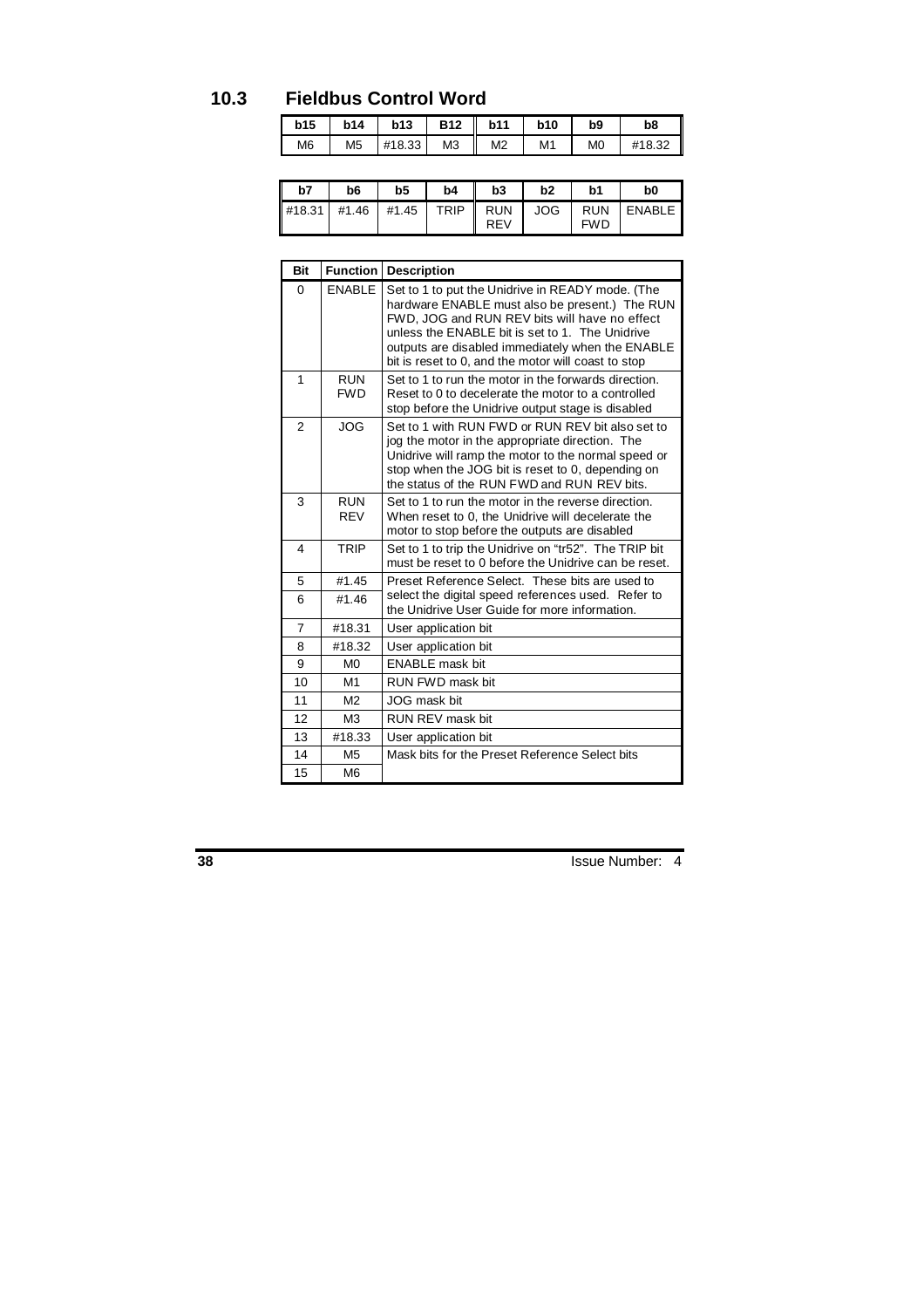# **10.4 Fieldbus Status Word**

| b15 | b14 | <b>b13</b> | $b12$ b11 | <b>b10</b> | b9 | b8                                                                 |
|-----|-----|------------|-----------|------------|----|--------------------------------------------------------------------|
|     |     |            |           |            |    | $\ $ #10.15   #10.14   #10.13    #10.12   #10.11   #10.10   #10.09 |

| b7 | b6                                                                     | b5 | b4 | b3 | b2 | .h1 | b0 |
|----|------------------------------------------------------------------------|----|----|----|----|-----|----|
|    | #10.08   #10.07   #10.06   #10.05    #10.04   #10.03   #10.02   #10.01 |    |    |    |    |     |    |

| <b>Bit</b> | <b>Parameter</b> | <b>Description</b>            |
|------------|------------------|-------------------------------|
| 0          | #10.01           | Drive healthy                 |
| 1          | #10.02           | Drive running                 |
| 2          | #10.03           | Zero speed                    |
| 3          | #10.04           | Running at or below min speed |
| 4          | #10.05           | Below set speed               |
| 5          | #10.06           | At speed                      |
| 6          | #10.07           | Above set speed               |
| 7          | #10.08           | Load reached                  |
| 8          | #10.09           | In current limit              |
| 9          | #10.10           | Regenerating                  |
| 10         | #10.11           | Dynamic brake active          |
| 11         | #10.12           | Dynamic brake alarm           |
| 12         | #10.13           | Direction commanded           |
| 13         | #10.14           | Direction running             |
| 14         | #10.15           | Mains Loss                    |
| 15         | х                | Not used                      |